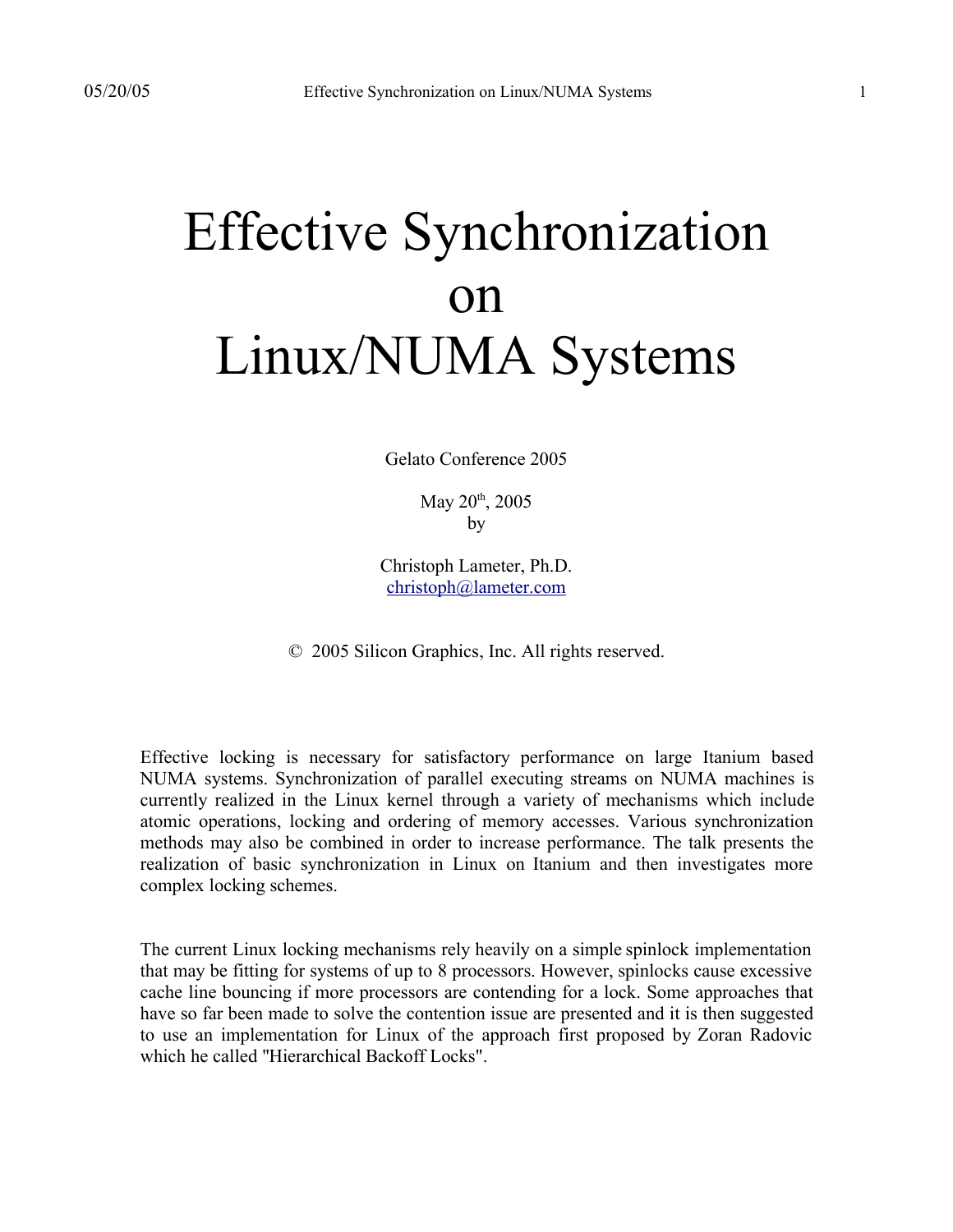# **Table of Contents**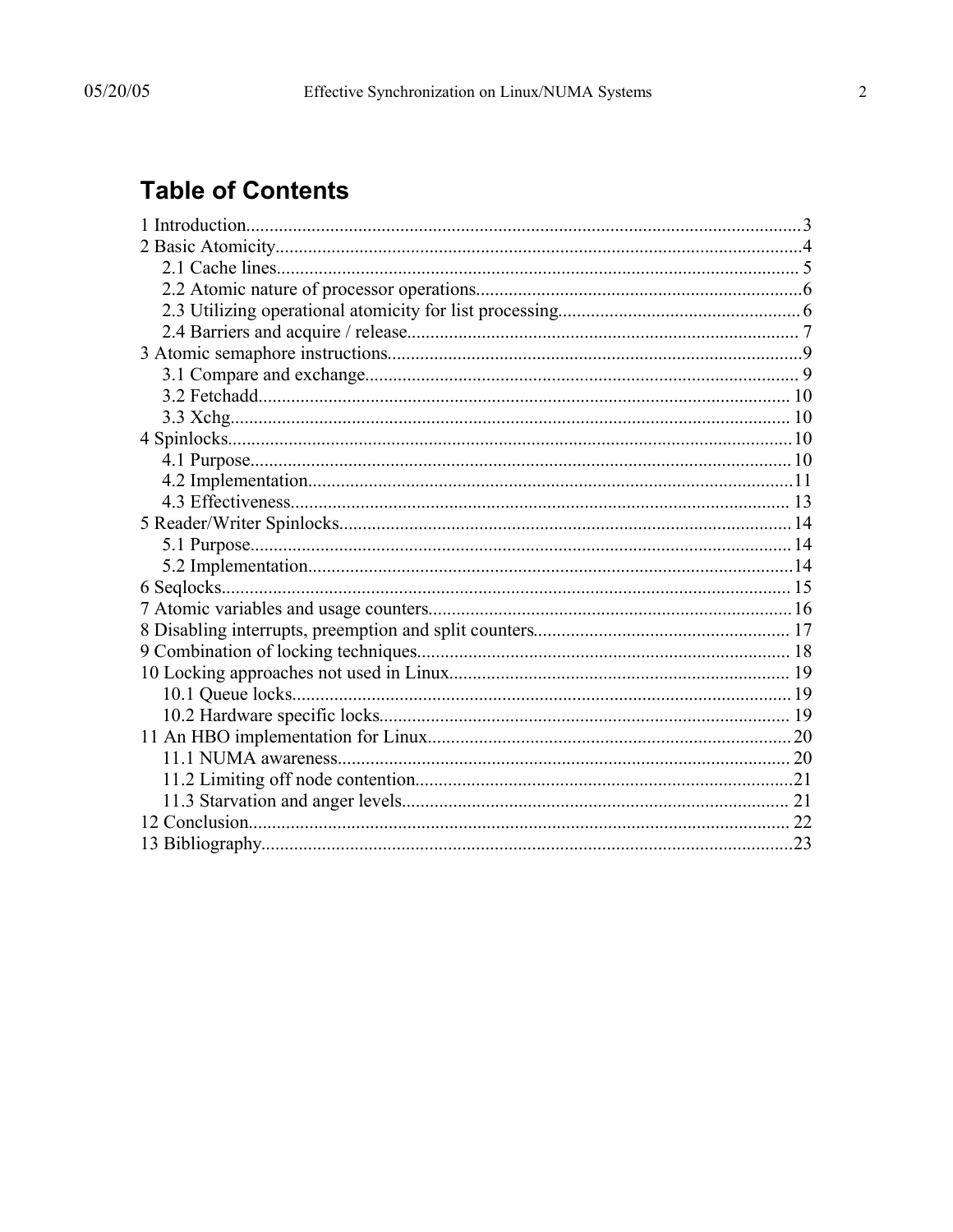# **1 Introduction**

It seems that the computing industry has hit a wall improving the speed of processors through increasing the clock frequency of the processor. Current technology leads to temperature problems at high clock rates. Heat problems are now effectively limiting the ability to increase the number of cycles a processor can process. The way to further increase the computing speed of processors is by parallelizing processing. The Itanium instruction set was already designed with such parallelization in mind. However, mainstream computers use IA32 compatible hardware and are designed for an instruction set not optimized for parallelization. The best solution to parallelize processing is to put multiple processors on one chip. Intel and AMD have now begun to ship multi-core processors. Itanium multi-core chips are also expected later in 2005.

Multi-core processors have significant implications for operating software design since the overwhelming number of systems sold in the future can be reasonably expected to be equipped with multi-core processors. Multi-core processors typically have the characteristics of a NUMA system since communication between the cores on the processor chip (and maybe memory directly connected to one core) is more efficient than off-chip communication to other processors and otherwise connected memory. The AMD multi-core design uses core specific memory and I/O controllers leading to varying memory access times depending on which core in a processor is used to access memory.<sup>1</sup> These characteristics are typical for NUMA systems. It is likely that the number of processors on a chip will increase rapidly. IBM already has a chip with 9 (sort of) processors and other vendors seem to be planning processors with 4 and 8 cores. Effective synchronization algorithms that function well on NUMA systems may become an important core requirement in operating systems. So the issues that SGI has been dealing with all along are likely to occur in the standard hardware of the future.

Here we will discuss the existing synchronization mechanism for Itanium processors and their use to implement the various locking mechanisms available in Linux. This will first include a discussion of the nature of atomic operations on Itanium systems, then an investigation of the various primitives used to realize locking, a description of the implementation of Linux kernel locking mechanisms and a discussion of advanced combinations of various locking techniques in order to increase performance. The performance implications of the current locking schemes will be discussed based on results of performance benchmarks done with the page fault handler. The result is that current algorithms are effective only for up to 4 processors. Spinlock contention becomes a scalability problem for larger configurations.

In the final section we investigate a new way to handle locks first proposed by Zoran Radovic called HBO locks. Performance tests show that his algorithm can address the contention issues arising in a NUMA system with a large number of processors in an more effective way while preserving the efficiency of the existing code for the uncontended case.

<sup>1</sup> AMD, "What is Multi-Core". Internet http://multicore.amd.com/WhatisMC (accessed April 28<sup>th</sup>, 2005).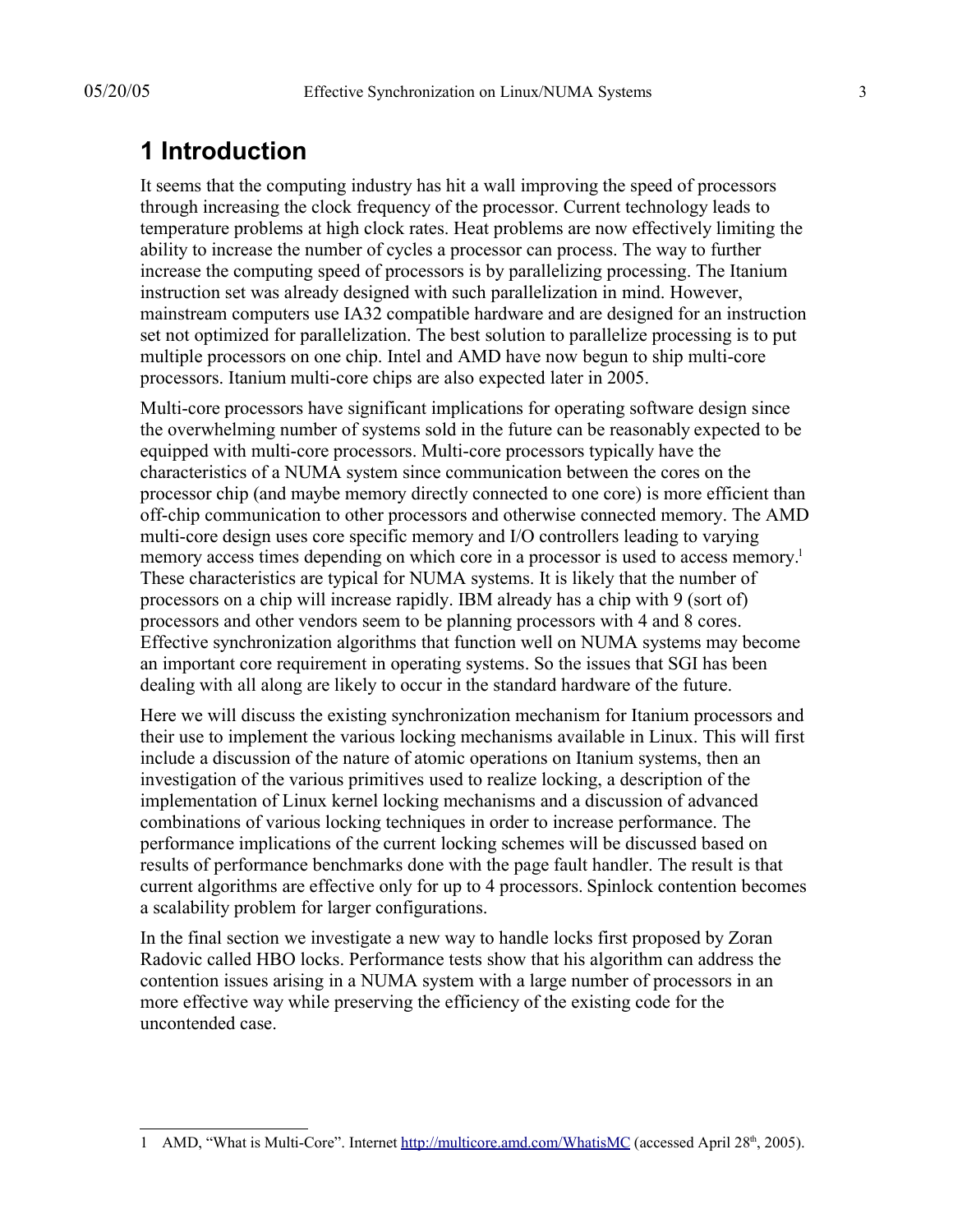# **2 Basic Atomicity**

NUMA systems are basically multiprocessor systems with a hardware cache consistency scheme.<sup>2</sup> Access to non local devices and memory is provided via a NUMA interlink designed for high speed inter node communication. However, the speed with which memory may be accessed varies according to the communication distance via the NUMA interlink and the particular hardware characteristics of the device or memory, hence NUMA which means *Non-Uniform Memory Architecture*.

The NUMA interlink uses a hardware cache consistency protocol to provide a coherent view of memory in the system as a whole to all processors. The hardware consistency protocol allows access to memory in chunks of a *cache line*. On the Itanium this cache line size is typically 128 byte. The following diagram shows the concept of a multiprocessor system with a MESI type hardware cache



*Drawing 1 NUMA System concept*

consistency protocol. 3 Note that this model is simplified so that we can focus on the characteristics important for locking. A variety of implementations of protocols to obtain consistency over NUMA exists but all NUMA systems that I am currently aware of follow the basic principles that we are using here.

The typical NUMA system contains nodes with a variety of resources. A node usually contains a few processors, some memory and maybe I/O devices. Access from the local processors to local memory is very fast. Access to memory in other nodes is possible through the NUMA interlink but is slower since traffic has to flow across a bus. All memory accesses are managed through the hardware cache consistency protocol to insure a coherent view of memory for all processors in the system.

A program running on a NUMA system can be optimized by insuring that memory used is *local memory*. However, if programs are larger than the memory available on a single node or if a program uses more processors than are available on one node then operation over the interlink becomes necessary. The more use a program makes of the interconnect the more important the speed and the efficient use of the NUMA interlink becomes for the overall performance of the system.

<sup>2</sup> Curt Schimmel, *Unix Systems for Modern Architectures*, 305-

<sup>3</sup> Schimmel, 314.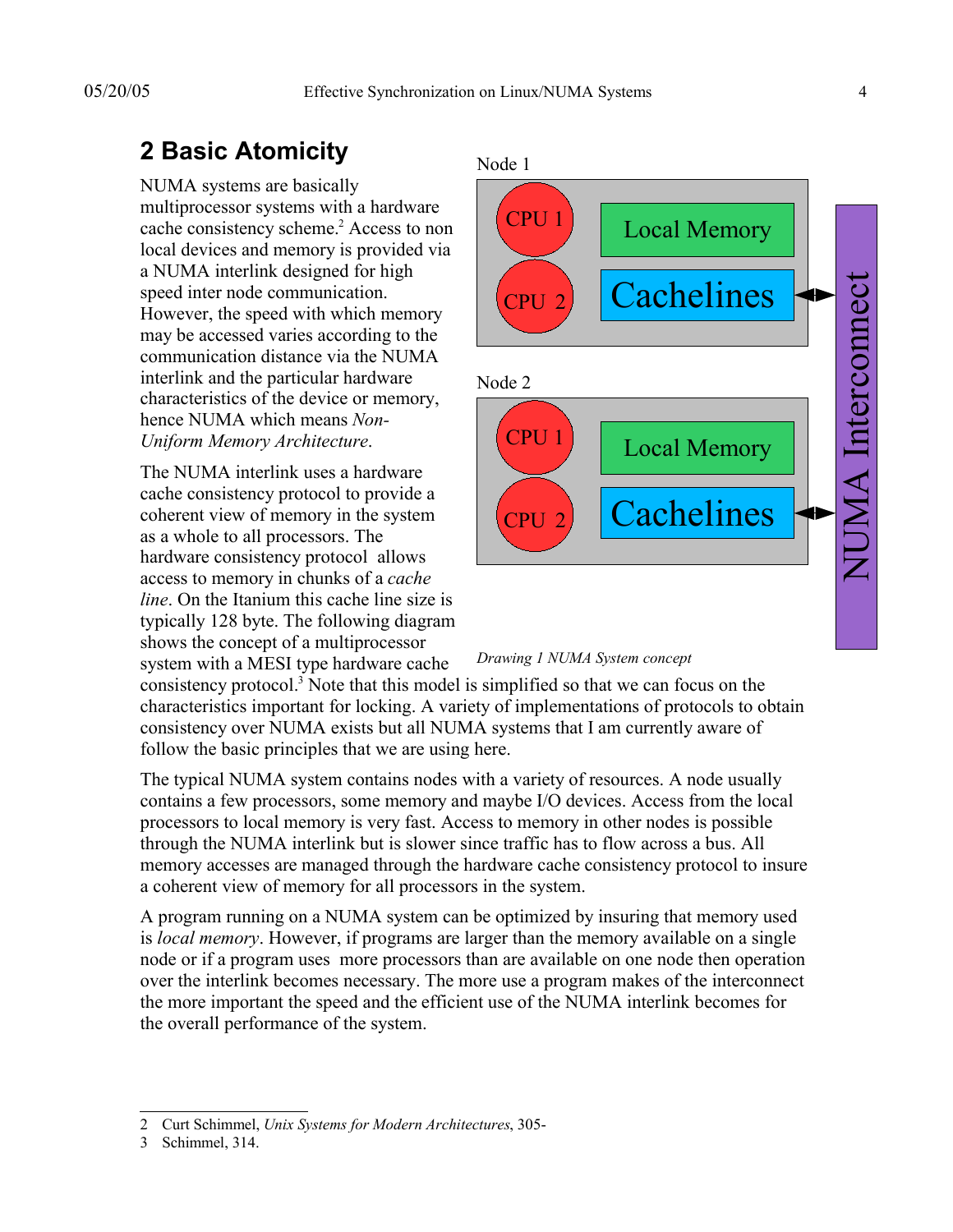#### *2.1 Cache lines*

Each processor can obtain access to a selection of cache lines via the cache coherency protocol. The contents of the cache line are then locally available through the cache of cache lines in the node. A cache line may be either be acquired as a *shared cache line* that only allows read access or as an *exclusive cache line.* An exclusive cache line is resource intensive because it must be guaranteed that no other accesses occur to this cache line while one processor has ownership of the cache line. Write access is only allowed on a cache line that is held with exclusive access otherwise multiple updates could be committed simultaneously to memory. This guarantees a cache line level atomicity of writes across the hardware consistency domain.



*Drawing 2 MESI type cache control algorithm*

It is therefore useful to organize data structures in such a way that they fit into a cache line. One cache line can then be acquired by a processor and all related data can be processed from the same cache line without any additional memory operations.

It is advantageous to insure that code uses as many shared cache lines as possible because then multiple nodes may cache in the data locally allowing simultaneous access to the same data. Exclusive cache lines may require negotiations and a transfer across the NUMA link before data may be accessed.

Conversion of cache lines between shared and exclusive modes are expensive since a shared line may be held by multiple processors. The copies that other processors are holding must be invalidated if one processor wants to hold the line as exclusive. This means that the other processors will have to perform additional operations to reacquire the cache line if they need to access data in the cache line again.

If two processors keep reading and writing the same cache line then the exclusive access to the cache line has to be renegotiated again and again. The ownership of the cache line and the content of the cache line seem to *bounce* back and forth between multiple processors. This is called a *bouncing cache line.* The constant renegotiation of the ownership of the cache line may cause lots of traffic across the NUMA link which may become a performance bottleneck.

An atomic read/write cycle of a cache line can potentially be used for atomic changes to memory since a cache line must be held for exclusive access before any write can take place. However, the processor must intentionally perform such an atomic read modify write cycle which requires the use of special atomic semaphore instructions. These bypass most of the typical optimizations performed by a processor. Without the atomic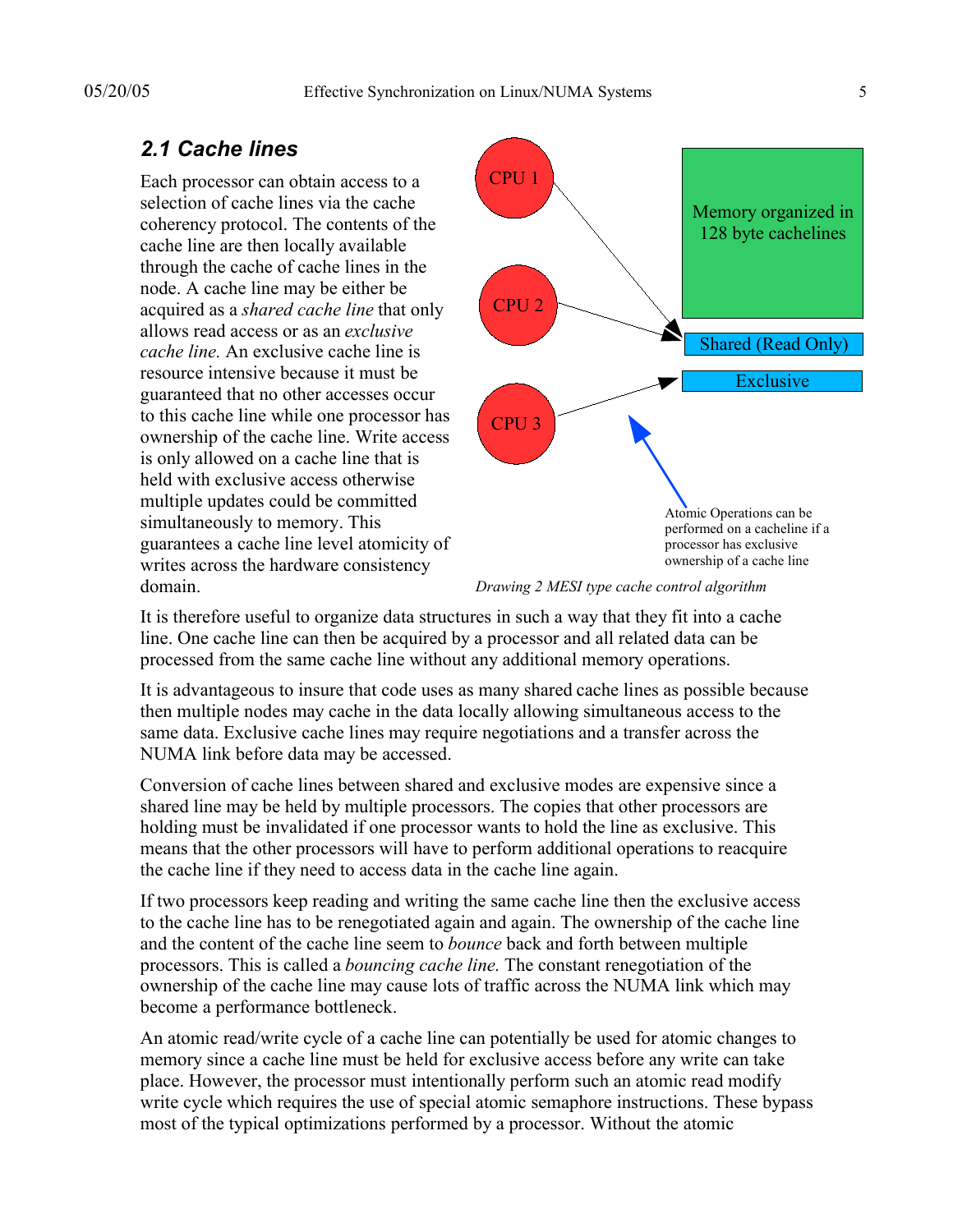semaphore operations the cache lines may change at any time during the normal flow of processing.

#### *2.2 Atomic nature of processor operations*

The processor interfaces with the cache in a way that guarantees the atomicity of certain operations. For the Itanium the guarantee is that operations up to 64 bit—to properly aligned memory locations—are atomic without any other special measures. 4 This means that if multiple processors attempt to store a 64 bit value to a properly aligned 64 bit memory location then the memory location will later contain the value stored into that location by one or the other processor but will not contain a few bits from one processor and a few bits from another processor. Again note that this behavior is only guaranteed if the 64 bit value is *aligned on an 8 byte boundary*. A misaligned 64 bit store is not guaranteed to be atomic. Concurrent stores may yield some bytes set by one processor and some by another.

Note that the Itanium is capable of handling data structures that are longer than 64 bit (like for example 10 byte floating point numbers or 16 byte stores). These are typically also atomic but special considerations (f.e. Atomicity may not be guaranteed if the write back cache is enabled) may apply for these under some circumstances.<sup>5</sup> If these restrictions are not followed then storing two 10 byte floating point numbers concurrently from multiple CPUs may (in some rare cases) yield a mixture of the two.

### *2.3 Utilizing operational atomicity for list processing*

Loads and stores of 64 bit values are atomic as explained above. Addresses are 64 bit entities on Itanium. This means that addresses can be safely replaced or read from memory without additional measures (which may not be a surprising at all but there are processors around that are challenged in this area). The Linux kernel contains a set of RCU list functions<sup>6</sup> that utilize the atomicity of loads and stores to allow the lock-less management of lists.

To illustrate how this works: Here is an insertion of an element into a linear list accomplished in a SMP safe way just by utilizing the atomic nature of 64 bit operations.

Consider the following list with two entries. The entries are linked by pointer to the next entry and there is a global



*Drawing 3 Lockless insertion of a list element via an atomic store*

variable that contains a pointer to the start of the list. It must be safe at all times to scan the list for a lock-less implementation to be considered viable.

The writer first prepares a new element to be put in the list and points the next pointer to

<sup>4</sup> Intel. *Intel Itanium Architecture Software Developer's Manual: Volume 2,* 2:235

<sup>5</sup> Ibid., 2: 77

<sup>6</sup> See include/linux/list.h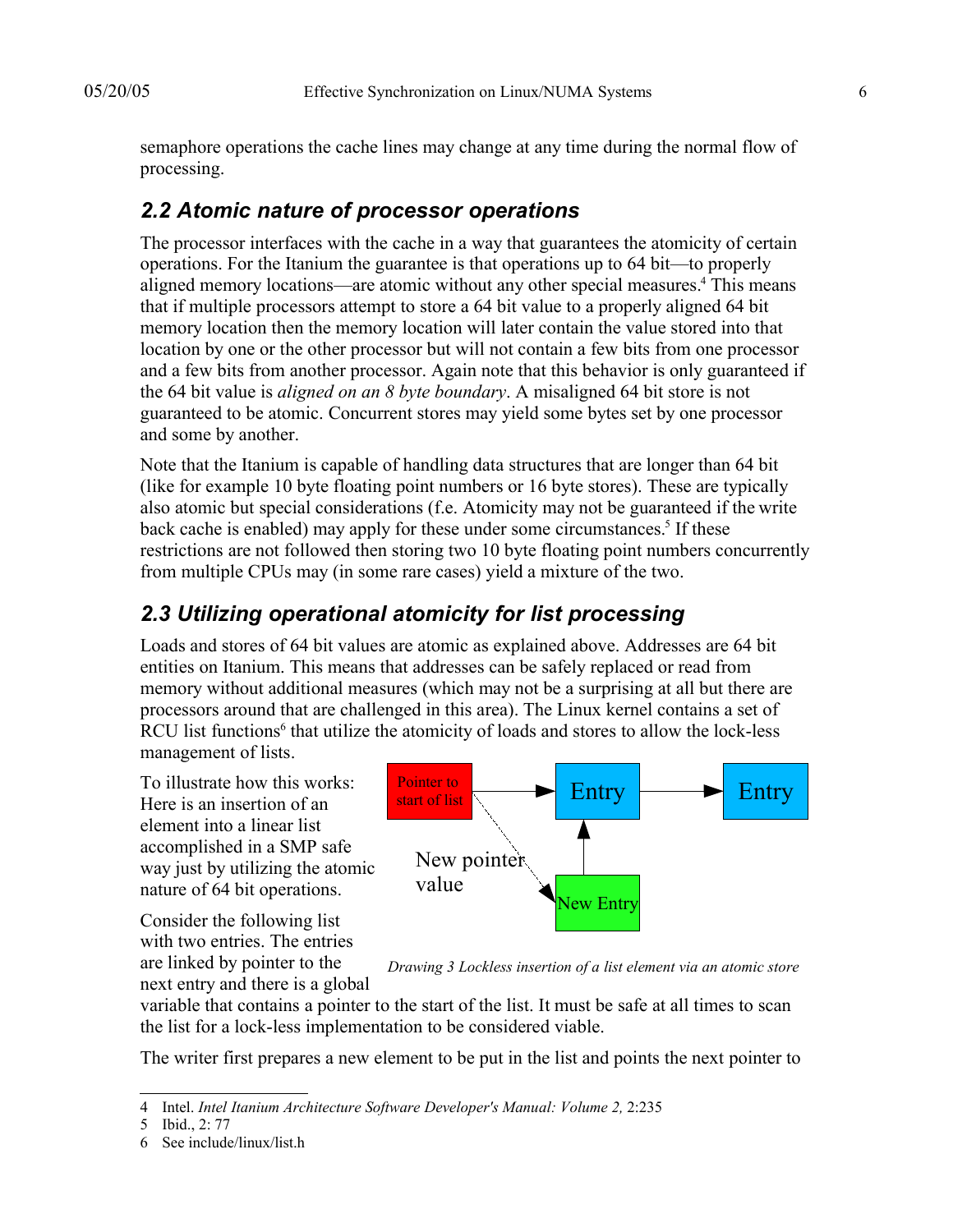the first element of the list. At this point scans through the list will not reach that new element.

The writer then stores the address of the new element into the global variable pointing to the start of the list. This operation is a 64 bit store and atomic and therefore the other processors scanning the list will either scan two list element if the other processors see the old start pointer or three list elements after the other processors see the new start pointer. The list itself will never be inconsistent from the view of any processor scanning the list.

Note that this only works for one writer and multiple readers. Some mechanism must exist to insure that multiple writers do not manipulate the list at the same time.

#### *2.4 Barriers and acquire / release*

The example given above will only work if some *barriers* are put into place to insure that changes to memory become visible in the proper order*.* The order in which the Itanium processor reads from memory or writes to memory is undetermined to allow the processor to optimize memory accesses. In the example here we need to be sure that the new entry (which contains the old pointer to the start of the list!) becomes visible to other processors *before* the new pointer to the start of the list becomes visible. We need a *write barrier* between the setup of the new entry and the update of the pointer. The write barrier insures that all writes before the barrier become visible to other processors before any writes *after* the barrier.

Without write ordering the new start pointer value could become visible to other processors before the content of the new entry. The structure may appear to another processor to contain completely invalid data, the pointer from the new entry to the next entry may appear to be NULL (in which case the processor scanning the list will only find one element on the list and not three!) or garbage which may lead to invalid memory accesses.

There is a similar mechanism for read called a *read barrier.* It insures that data read after the barrier are actually retrieved after the read operations before the barrier. Both types of barriers require the compiler to generate additional code to either reload data from memory or to insure that data is written to memory. The read and write barriers are Linux functions that are mapped to the same Itanium *memory fence* instruction. However, their function may be different on other platforms and therefore we need to keep the distinction although the Itanium processor does not do anything different.

Some of the barrier behavior can be encoded in a memory reference on Itanium. In that case a load or store is said to have *acquire* or *release* semantics. A memory operation with acquire semantics will insure that the access is visible before all subsequent accesses. Release semantics imply that all prior memory accesses are made visible before the memory access in the instruction.<sup>7</sup> These semantics will obviously not affect values cached in registers by the code generated through the compiler. This means that the compilers must also in these cases cooperate to have the proper effect. The Linux barriers insure that this occurs. If assembly is used then one needs to make sure that the compiler gets somehow informed about how code has to be generated.

<sup>7</sup> Intel. *Intel Itanium Architecture Developer's Manual: Volume 1*, 1:64.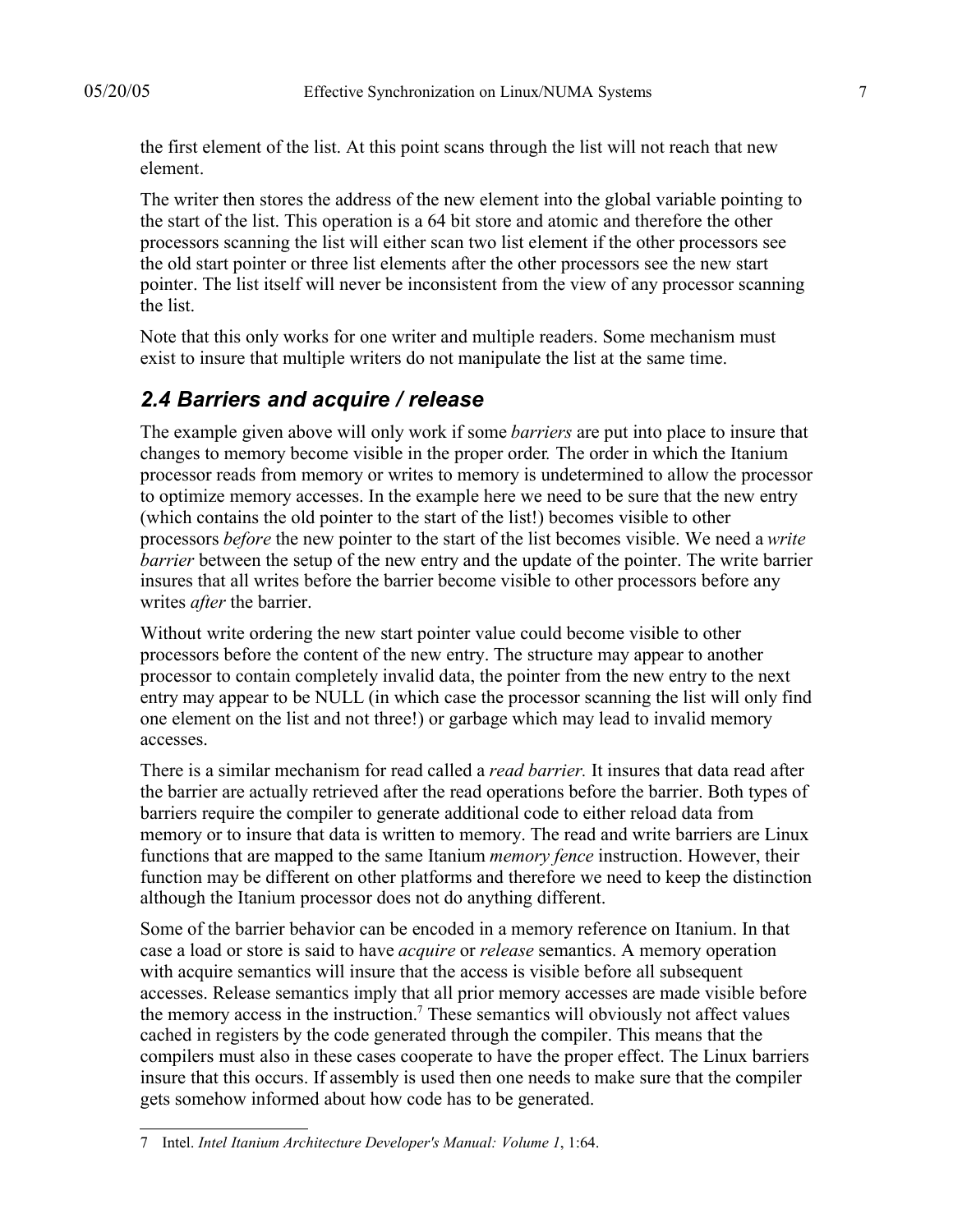```
void list add rcu(struct list head * new,
   struct list head * prev, struct list head * next)
{
    new\geq next = next;new\text{-}prev = prev;smp wmb();
    next\text{-}prev = new;prev\text{-}next = new;}
void list add rcu(struct list head *new,
       struct list head *head)
{
       list add rcu(new, head, head->next);
}
```
*Drawing 4 RCU add\_list implementation*

Linux provides a series of list operations that allow lock less handling of doublelinked lists called RCU lists (defined in **include/linux/list.h**). Drawing 4 shows the implementation of **list\_add\_rcu** using barriers and atomic stores. The **prev** and **next** pointer of the new element are set to point to the previous and next element. With that it is ensured that any scan of the list that encounters the new element can continue.

Then a write barrier follows to insure that the pointers in the new element are visible before any changes to the list. The list is changed by pointing the next and prev element pointers to the new item. Other readers of the list will either

scan the list without the element or with the element. If the new element is encountered by another processor then it is guaranteed that the pointers of the new item are also visible.

There are additional operations that allow the lock less removal of elements from the list (**list** del rcu) and the scanning of the lists(**list** for each entry rcu). The lock less removal from the list is not without difficulties since there is no way to guarantee that all processors no longer see links to the list element to be removed. The real freeing of an element has to be deferred until it is known that no one is browsing the list anymore. For that purpose two functions exist to track concurrent scans of the lists:

#### **rcu\_read\_lock()**

#### **rcu\_read\_unlock()**

These are not real lock operations. The functions are used to maintain a counter of the number of active readers. If the number of readers reaches zero then it is guaranteed that no link to the list element exists anymore and the freed list element can be finally deallocated.

Only one writer can be active at any one time if RCU type lists are used. To insure a single writer additional locking is required.

Barriers and the regular loads and stores (which are atomic) are the most efficient means for synchronization in a NUMA system since they do not require slow atomic semaphore instructions. However, the elements to control atomicity discussed so far cannot guarantee that a single processor knows that only itself caused a state change in a memory location. For example it is not possible to insure that one processor is the only one that replaces a zero in one memory location by a 1. We have no way to insure that only one processor writes to a memory location.<sup>8</sup>

<sup>8</sup> Dekker's algorithm can provide exlusion for two processors but we need to have a general solution for an arbitrary number of processors.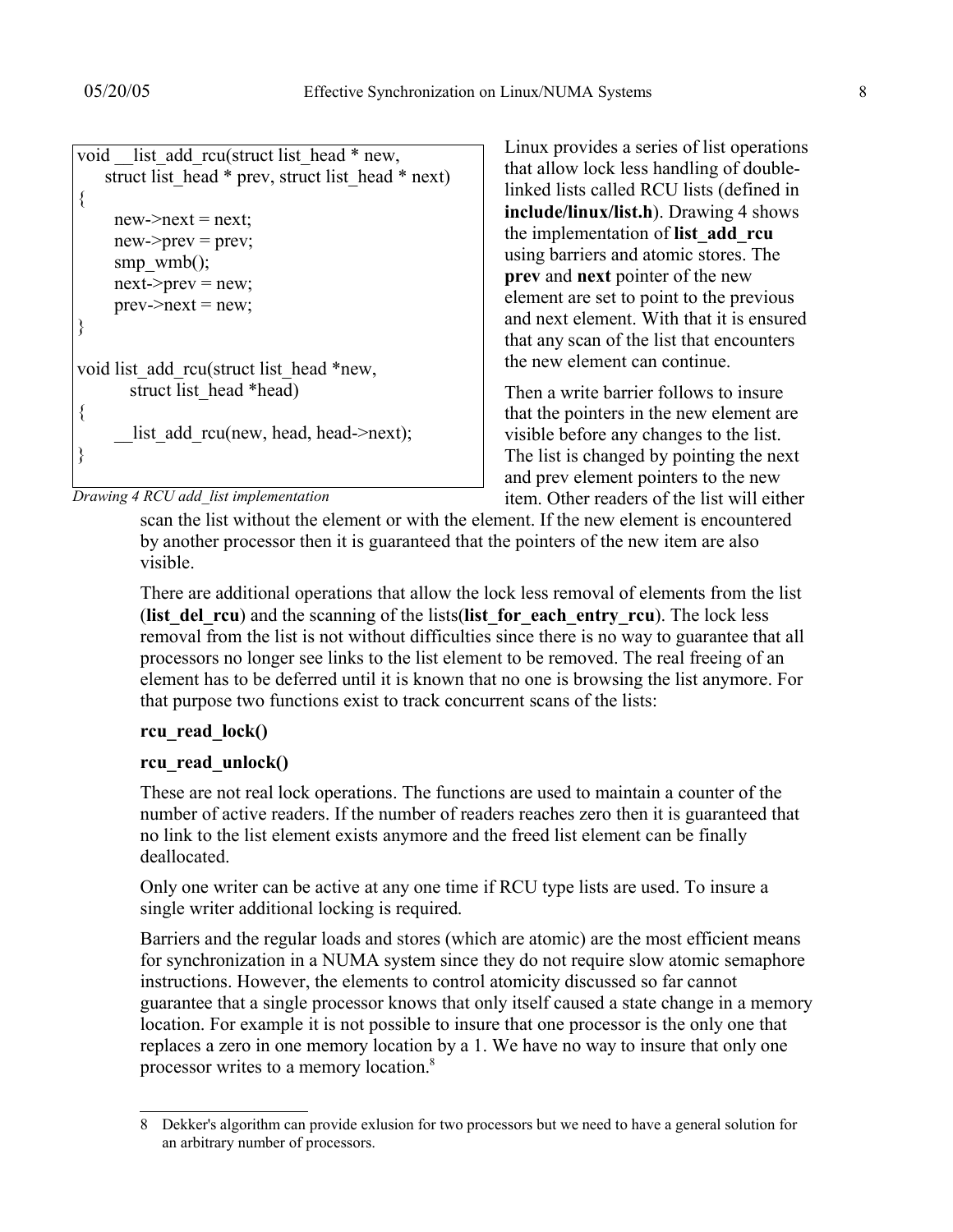# **3 Atomic semaphore instructions**

The Itanium processor provides a number of atomic read modify write operations called Semaphore Instructions.<sup>9</sup> Semaphore instructions are expensive because they acquire an exclusive cache line and then do a read modify write cycle on a cache line atomically. The processor cannot optimize memory access in the same way as done for other Itanium instructions. Semaphore instruction are always *non-speculative.* This means that atomic semaphore instructions result in pipeline stalls.<sup>10</sup> All semaphore operations require the full amount of cycles necessary to access memory (which may be quite a large number for distant memory!) plus 5 clocks. A non semaphore instruction referencing memory may only consume 1 clock or even be parallelizable with another instruction.

However, atomic semaphore operations are necessary in order to effect state transitions by a single processor and these state changes are an essential element to realize locks. Without semaphore instructions multiple processors may change a memory location but there is no way for the processor to tell that it was the unique processor whose store effected the change.

Semaphore instructions must have either release or acquire semantics and always do the read before the write. There will be no other accesses to the same memory region between the read and the write of a semaphore instruction.<sup>11</sup>

#### *3.1 Compare and exchange*

The compare and exchange instruction allows one to specify the content that a memory location is expected to have and a new value that is to be placed into that memory location. The atomic operation is performed in the following way. First an exclusive cache line is acquired and all status changes to the cache line are stopped. Then the contents of the memory location are compared with the expected value. If the memory location has the expected value then the new value is written to the memory location. Only then is the cache line allowed to change state or be acquired by another processor. This allows an atomic state transition for a memory location.

The CMPXCHG operation returns the value of the memory location before the new value was stored in it. The operation is successful, if the value returned is the expected old value. If the expected value was returned then we can be sure that no other process raced with this process and only this processor effected the state transition from the old value to the new value.

The uniqueness of the state transition for one processor is typically used for locking because we can insure that only one processor successfully accomplishes the state transition on a certain memory location. If the other processors wait until they can do the same state transition then it can be made certain that only one processor obtains exclusive access to some resources and others are excluded from a resource protected by this mechanism.

<sup>9</sup> Ibid.,1:51.

<sup>10</sup> Intel. *Intel Itanium Processor Reference for Software Optimization,* Intel Corporation: November 2001, 27.

<sup>11</sup> Intel. *Intel Itanium Architecture Developer's Manual: Volume 1*, 1:64.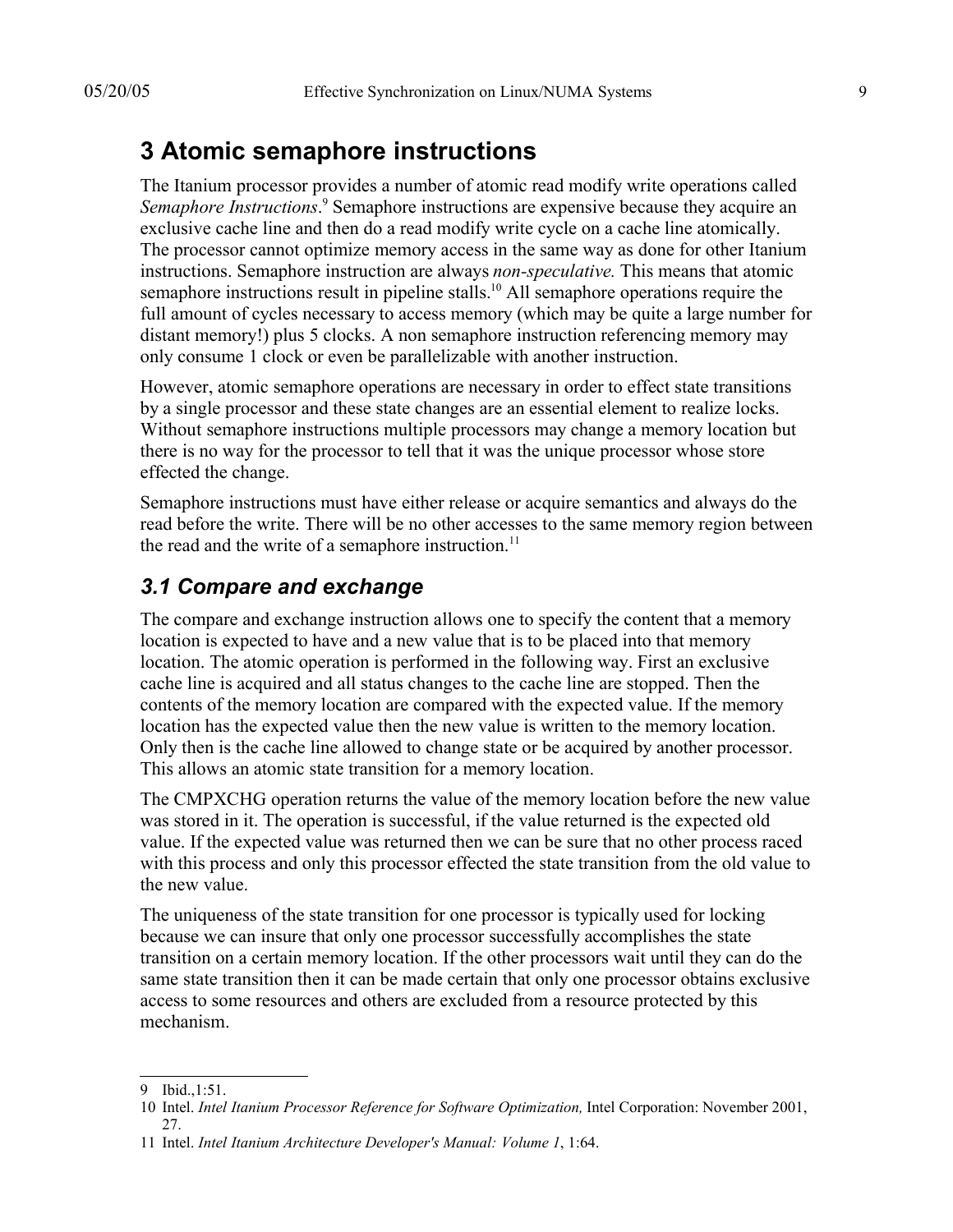### *3.2 Fetchadd*

Fetchadd adds a value to a memory location atomically and returns the result. Fetchadd is one way to realize counters without having counter values protected by other locking mechanisms. Normal counter updates are subject to race conditions since incrementing a counter implies loading the counter value, incrementing a register value and then writing the result back to memory.

Another use of fetchadd is to realize usage counters. Usage counters are incremented for each user of the structure. If a user no longer needs the structure then the usage counter is decremented via fetchadd. We can check if this was the last user of the structure since fetchadd also returns the result. If the result is zero then the structure can be freed.

# *3.3 Xchg*

The xchg instruction is rarely used today. Historically it was the first atomic instruction that became available for synchronization in multi-processing environments since it was already implemented for single processor systems. Creative uses of xchg led to the initial locking algorithms. Xchg can be used to atomically replace a value and check the value later. This is useful if a state change needs to be made and if the code can then deal with the prior condition encoded in the state variable.

# **4 Spinlocks**

# *4.1 Purpose*

Spinlocks are implemented in the Linux kernel to *protect data structures* and allow the holders of the lock *exclusive access* to the structures that are protected by a spinlock. Spinlocks are designed to be fast and simple. Only limited nesting of locks is allowed (any nesting needs to be properly documented!), there is no deadlock prevention mechanism and no explicit management of contention. A variety of spinlock types exists to deal with concurrent interrupts or bottom handlers. These specialized versions of the spinlocks are not discussed here since they would complicate the descriptions too much.

The two spinlock functions mainly used to delimit critical sections are:

```
spin_lock(spinlock_t *lock);
spin_unlock(spinlock_t *lock);
```
A typical code example showing the use of a spinlock:

spin\_lock( $\&$ mmlist\_lock);

list add(&dst mm->mmlist, &src mm->mmlist);

spin\_unlock(&mmlist\_lock);

The **mmlist** lock is acquired that protects the **mmlist**. Then an operation on mmlist is performed (another list element is added)--this is the critical section that has cannot be run concurrently—and the lock is released again (note that the list discussed here is not an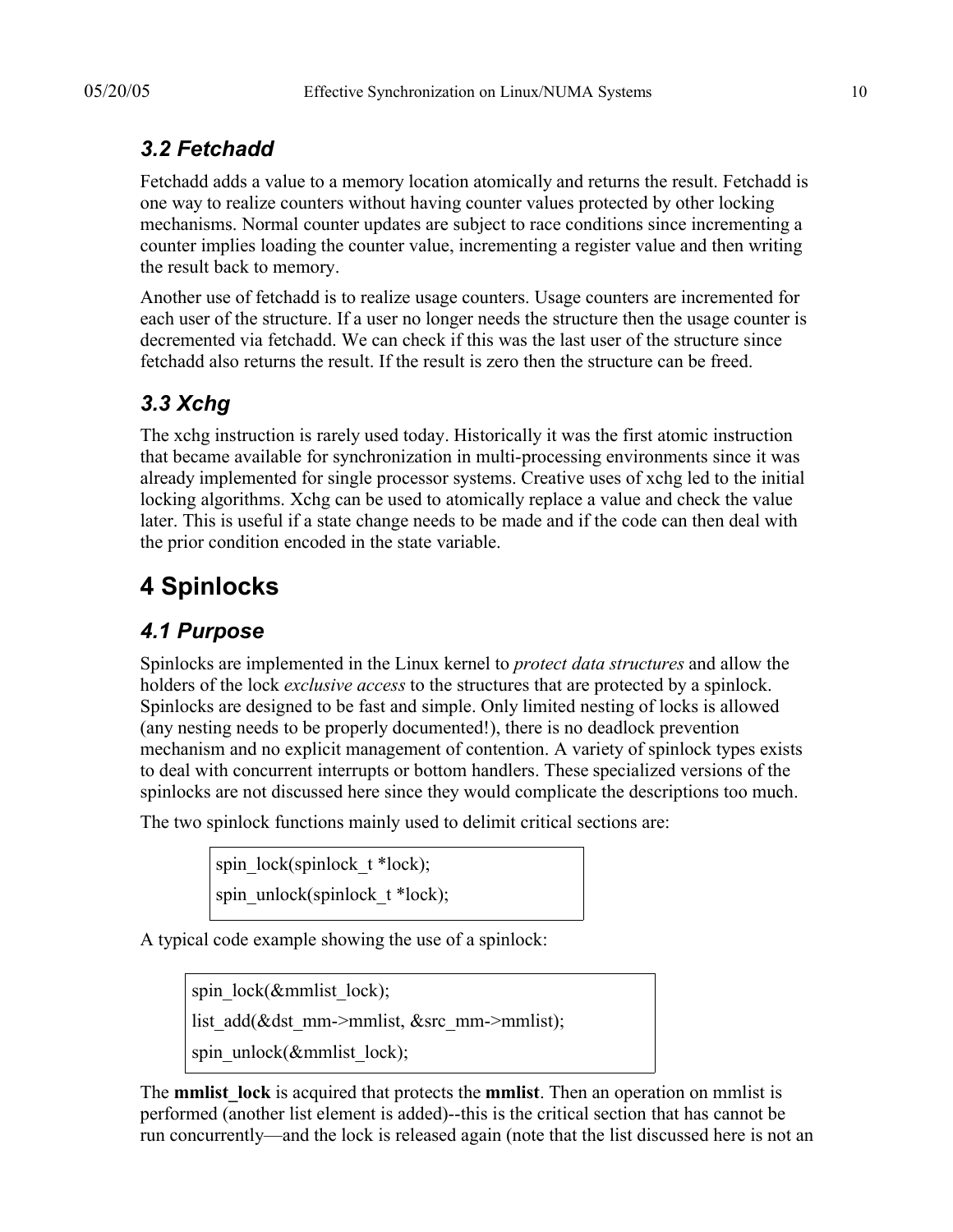RCU list!). The spinlock insures that there are no concurrent operations on the list. This includes concurrent writers and readers which the lock less list operation discussed earlier could not provide.

#### *4.2 Implementation*

Please keep in mind in the following discussion that spinlocks protect *data structures.* There is typically an implied understanding as to which data elements a spinlock protects which should be documented somewhere in comments near the declaration of the spinlock. For example here is a snippet from the definition of the task struct:

```
\frac{1}{2} Protection of (de-)allocation: mm, files, fs, tty, keyrings \frac{*}{s}
```
spinlock t alloc lock;

/\* Protection of proc\_dentry: nesting proc\_lock, dcache\_lock, write\_lock\_irq(&tasklist\_lock); \*/

spinlock t proc\_lock;

/\* context-switch lock \*/

spinlock t switch lock;

A frequent misunderstanding is to think that spinlocks protect a critical section. Multiple critical section may exist that may manipulate the same data and therefore use the same lock to obtain exclusive access to the data structure for a variety of purposes.

Spinlocks are realized on Itanium using a single 32 bit value that is either 0 (*unlocked*) or 1 (*locked*). The state change from 0 -> 1 is done using a CMPXCHG. Then a read barrier is needed to insure that data protected by the lock—which may have changed while the lock was acquired—is reread by the processor so that the state after the possible completion of another critical section can be obtained.

Unlocking is simply a write barrier to insure that modifications done within the lock are visible to others before the lock appears to be available. Then a zero is written to the lock.

If an attempt to acquire the lock using CMPXCHG fails then we enter into a wait loop. A CMPXCHG requires the processor to acquire the cache line containing the lock for exclusive access. If the operation fails then it is likely that the other processor holding the lock will read or write to data in the cache line and thus exclusive access must be transferred back to the processor holding the lock leading to the cache line bouncing back and forth.

If the CMPXCHG would simply be retried on failure then there is a high likelihood that the cache line will continually bounce between the processor holding the lock and the processor (actually processors because multiple processors may want the lock!) trying to acquire the lock until the lock is acquired by another processor.

In order to limit cache line bouncing, retries simply read the lock value and wait using regular load instruction while the contents of the lock value is not zero. If the contents are zero then another CMPXCHG is attempted to acquire the lock. Reading the lock value is possible through a shared cache line. Multiple processors can then simultaneously wait for changes to the lock state using a shared cache line. The idea is to avoid any additional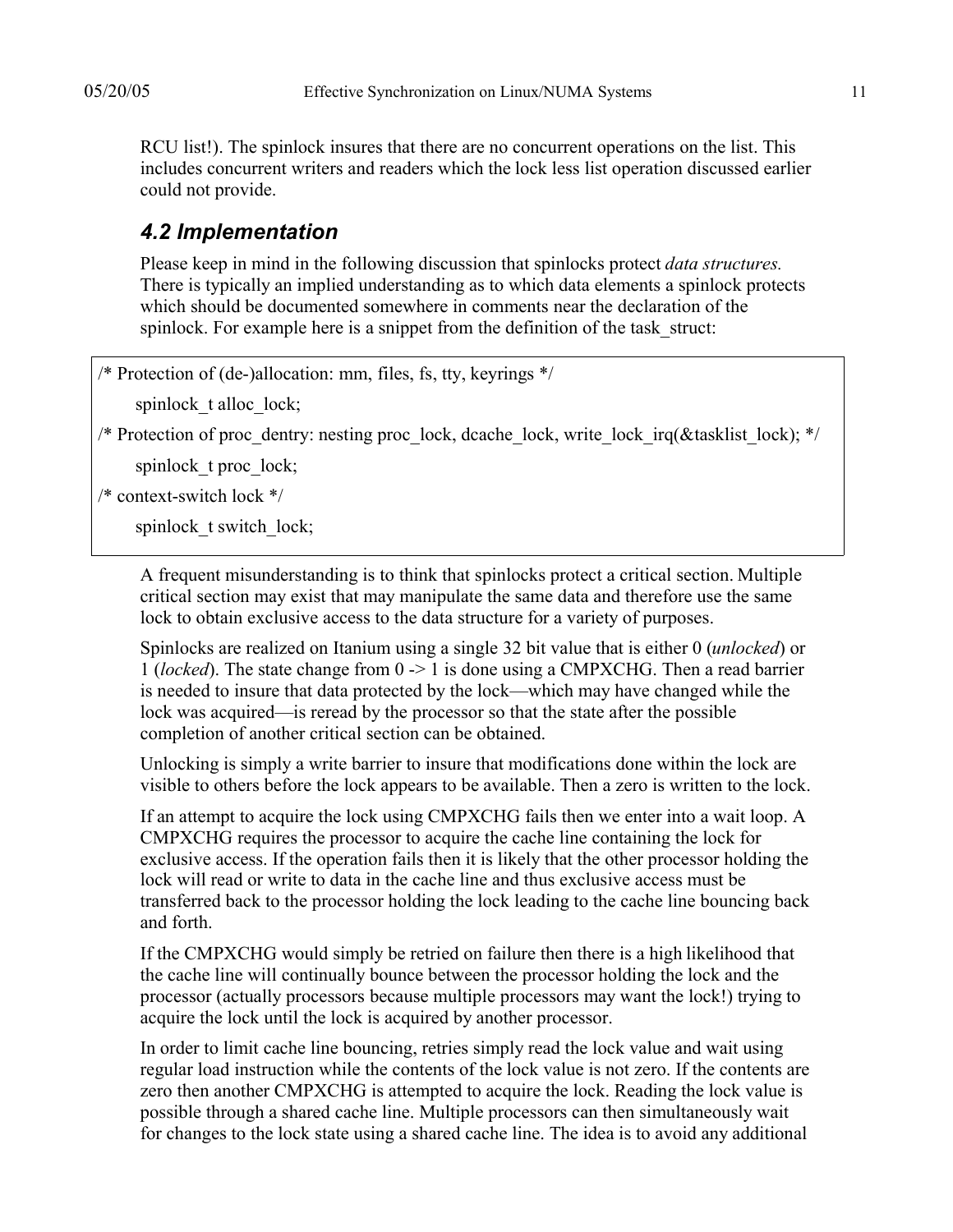

*Drawing 5 Spinlock implementation*

cache line bouncing after the first **CMPXCHG** 

However, any write to the cache line by the holder of the spinlock requires the acquisition of the exclusive access to the cache line again. Then the processors attempting to acquire the lock will immediately force the cache line back into shared mode since they are all spinning in a read loop. So a different kind of cache line bounce is incurred at each write to the cache line. In heavily contended environments it may be better to locate the lock in a different cache line from the data protected by the lock.

If a heavily contended lock is released then it is likely that multiple nodes will see the lock becoming zero while doing simple reads. The nodes will acquire the same shared cache line with the lock value being zero. All processors will then try a CMPXCHG simultaneously to acquire the lock which will result in multiple cache line bounces because each processor requires exclusive access to the cache line to perform the atomic semaphore operation before being able to start spinning using a read. After each

CMPXCHG each processor then needs to acquire the cache line again in shared mode.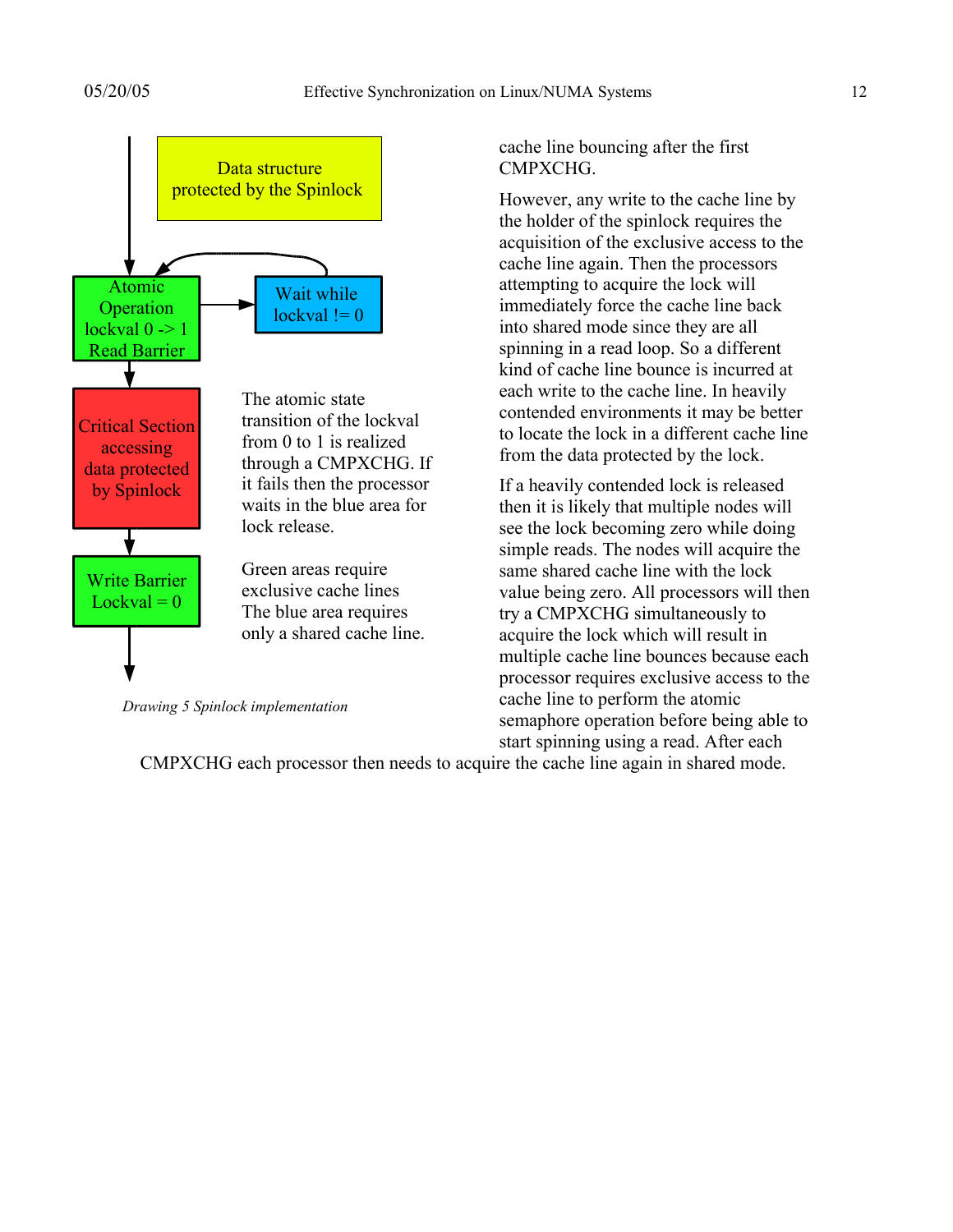#### *4.3 Effectiveness*

There are many advantages to the existing spinlock implementation. Spinlocks are very effective due to their simplicity. A single instruction is typically sufficient to acquire and release the lock. The scheme is known to work well for a limited number of processors.

However, spinlocks are usually only held for very brief periods. Release and reacquisition is frequent. The acquisition and release will always require all participating processors to acquire exclusive access to the cache line. A large number of processors contending for the same lock increases the traffic on the NUMA interconnect until the cache line negotiation activity saturates the link which will lead to a significant drop in performance of the whole system.

Illustration 1 shows the time spent in the page fault handler for anonymous page faults. The page fault handler typically acquires the page table lock twice. Yellow is the total time spent in the fault handler per fault. Red is the time spend allocating a page (which may include acquiring yet another spinlock that we



*Illustration 1 Time spent in Page fault handler in ms with an increasing number of processors.*

will not consider for this discussion) and blue is the time spend zeroing the page. For one and two processors the time spent in the fault handler is dominated by the necessity to zero a page before providing the application access to it. The situation slightly changes for 4 processors when the time spent apart from zeroing and allocating increases. This is the time spend trying to acquire the page table lock.

If 8 processors are contending for the lock then more than 50% of processing time is spent acquiring the lock, meaning the processors are busy causing cache lines to bounce back and forth without making much progress in doing the work that they are expected to do. The time spent on lock acquisition increases exponentially as the number of processors increase. The diagram does not contain bars for more than 16 processors because they would no longer fit onto the page.

Spinlocks are only efficient up to 4 processors. Beyond 4 processors the system will spend significant resources on lock acquisition. Most of that time will be spend bouncing the cache line containing the lock around. This includes acquisition of exclusive access to the cache line as well as converting the cache line to shared mode.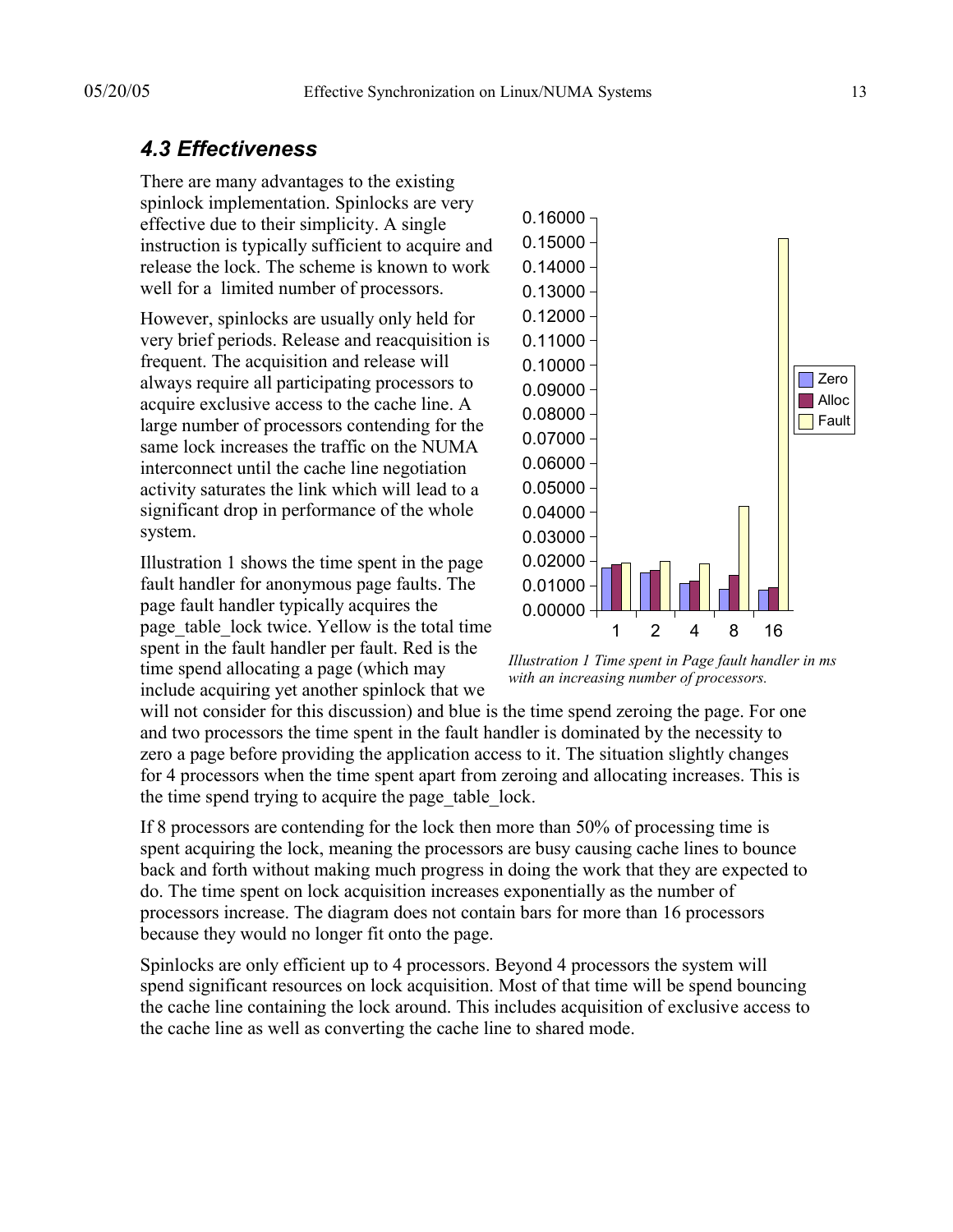# **5 Reader/Writer Spinlocks**

#### *5.1 Purpose*

Reader-Writer spinlocks allow *multiple readers* on the same data structure or one s*ingle writer*. This is useful if a protected structure is frequently read and only rarely written. For example the Linux task list is protected by a rwlock. Multiple processes may be scanning the task list or a single process may modify the task list.

#### *5.2 Implementation*

The implementation of rwlocks for Itanium also uses a single 32 bit value. The lock value is incremented for each reader. If the lock value is positive then the lock value counts the number of active readers. If a writer is active then bit 31 is set and the 32 bit signed value is negative. The lock is unused if the lock value is zero.

Lock operations for the writer can be realized like the regular spinlock lock and unlock operations. However, 0x8000 is written into the counter instead of 1 setting bit 31. The write unlock simply resets this bit by using a CMPXCHG. It cannot write zero to the lock value since the readers may do some incrementing and decrementing with the lock value —even while the writer has bit 31



*Drawing 6 Reader Writer Spinlock Implementation*

set—and the writer should not disturb the reader count. The CMPXCHG adds another atomic semaphore operation to the lock.<sup>12</sup> This means that the performance for the write lock is worse than regular spinlocks since two CMPXCHG operations are performed instead of one.

Readers increment the lock value and then check if the lock value is negative. If it is not negative then the read lock was successfully acquired. The unlock is simply a decrement of the lock value. However, both the increment and decrement are expensive semaphore operations which make a reader lock more expensive than a regular spinlock even in the uncontended case.

If the lock value is negative after increment then bit 31 is set and we know that a writer is holding the lock. The reader undoes the increment by decrementing the lock value and

<sup>12</sup> This may have been replaced by a simple byte store if my patch is accepted by the time this presentation is given.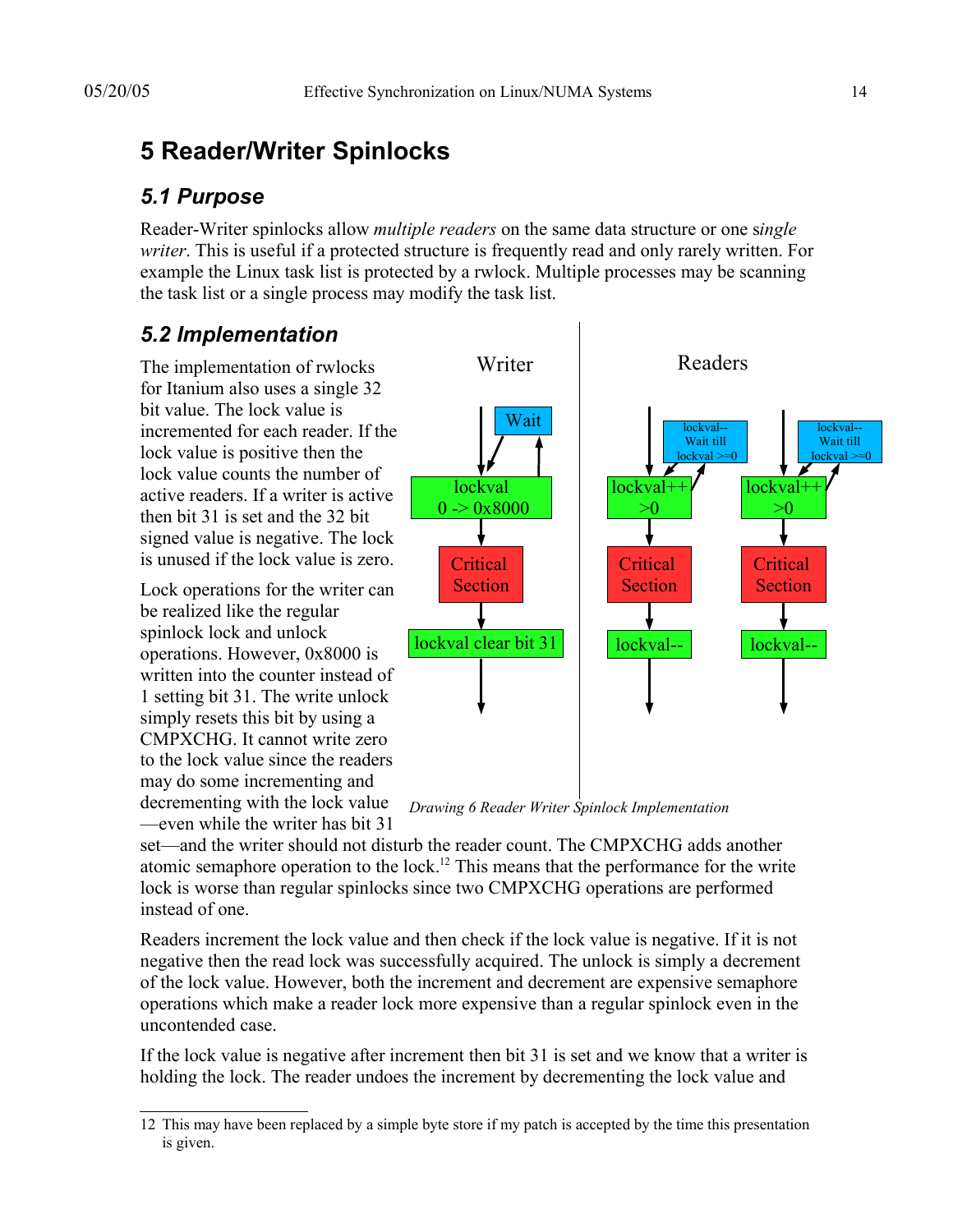then waits until the counter is greater than zero. This means that the reader uses two atomic semaphore operations for a failed lock under contention which creates more opportunities for cache line bouncing.

In general the performance behavior of reader writer locks will be worse than the performance of regular spinlocks.

# **6 Seqlocks**

Seqlocks are the most scalable form of locks that is useful if there are a large number of readers. The readers do not need to write to memory at all to handle this type of "lock". Maybe one should not talk about acquiring a lock at all. Readers compare a counter before and after a critical section. If the counter did not change in the critical section then no writer was active and the outcome produced by the critical section is valid. If it has changed then the results of the critical section is discarded and it is run again.

A seqlock contains a spinlock which is used for mutual exclusion between writers. Writers increment the counter once on lock acquisition resulting in an odd count value. The readers know that the writer is in the critical section if they encounter an odd value and rerun the critical section. Writers increment the counter again on unlock so that it becomes even. The lock acquisition needs two atomic semaphore operations. One to acquire the spinlock and another to increment the counter. The write



unlock requires one semaphore operation to increment the counter and a store to unlock the spinlock. This means that the seqlock writer is less effective than regular spinlocks or rwlocks.

The readers can defer execution by repeatedly executing the critical section. This is good if writers are rare. In an uncontended case all that is involved in the lock are two memory read operations and two memory barriers. If there is or was a writer active while the reader critical section was executed then we know that the result is invalid and we need to repeat the critical section.

The seqlock is mainly used for time retrieval in Linux. For the Itanium I was able to avoid any writes during the reading of time information clock so that clock access became highly scalable. All processors may maintain their own copies of cache lines containing the relevant information.

The problem with seqlocks is that the reader cannot really do anything in the critical section apart from reading values since the critical section must be repeatable. The critical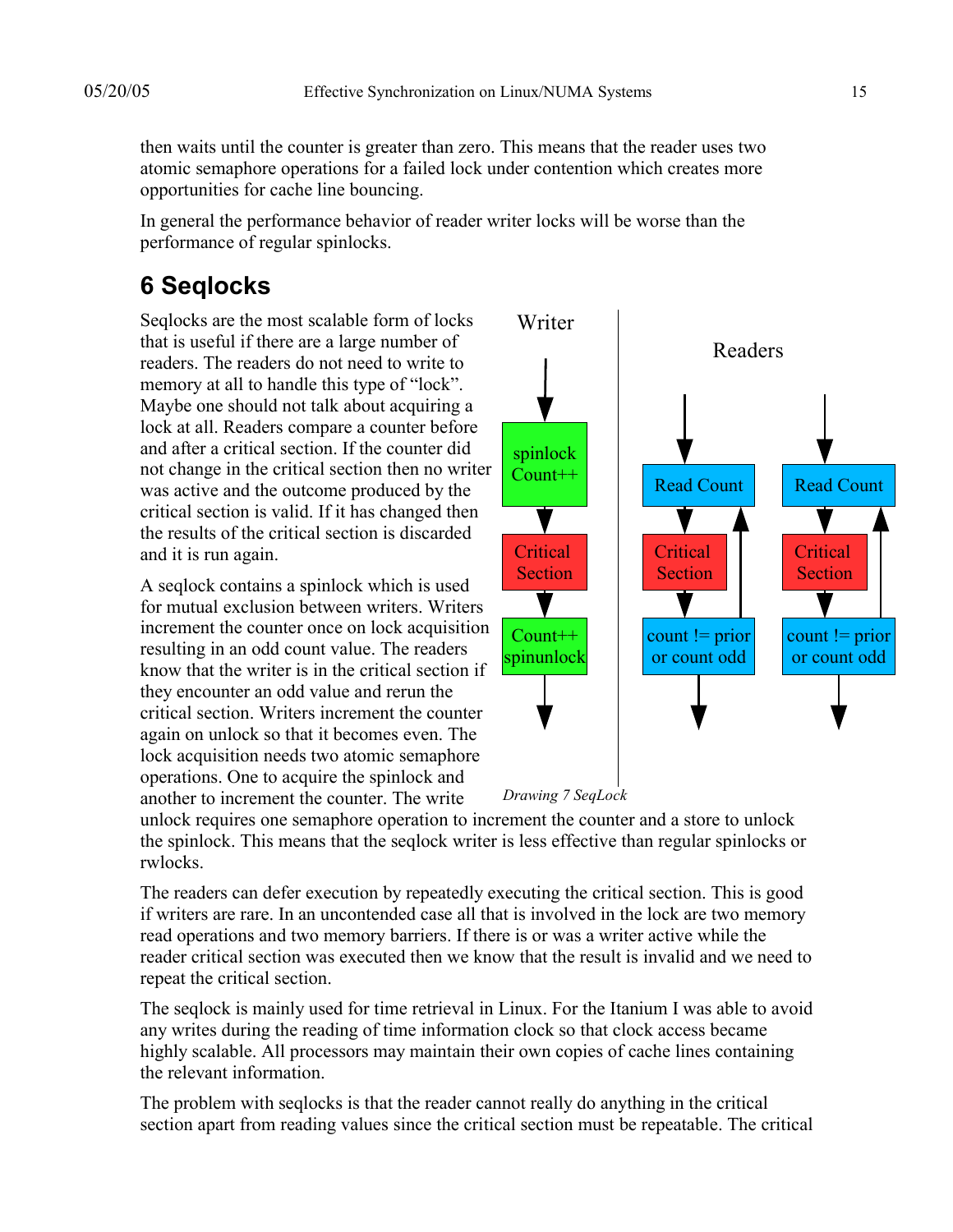section for read may race with the critical section for write. It is therefore problematic for the writer or reader to perform updates of pointer structures, allocate memory etc.

Performance wise this is an ideal type of lock since readers never require an exclusive cache line. Ideally the writer acquires an exclusive cache line which contains the spinlock and the counter as well as the data managed once in a while and updates the information.

#### **7 Atomic variables and usage counters**

Linux provides a facilty to define variables of type **atomic\_t**. Variables of that type cannot be handled using regular C operators but need to be manipulated using accessors. The idea is that these variables can be safely manipulated in a multiprocessing environment without needing the protection of a spinlock.

Here is a list of the most frequently used macros to mainpulate atomic variables.

atomic tx; ATOMIC\_INIT(x);  $y = atomic\, read(x);$ atomic\_set(x, 789); atomic  $add(35, x);$ if (atomic dec and test(x)) { ... }

An *atomic\_t* works just like a regular integer but the operations are guaranteed to be atomic in a multiprocessing environment. The cost of the operations on Itanium varies. Initialization, read and store of atomic variables have the same cost as a regular variable since they use the atomicity of loads and stores. However, adding and incrementing an atomic variable uses a *fetchadd* instruction which is much slower than a regular increment as discussed earlier. The same is valid for *atomic\_dec\_and\_test* . Atomic operations may need memory barriers to convince the compiler to write variables to memory or refetch them and to insure that other processors see the right values when checking an atomic variable. These issues make the handlig of atomic variables much more complex than spinlocks.

There are other atomic operations that can be performed on arbitrary variables. These are atomic bit operations **set\_bit , clear\_bit, change\_bit, test\_and\_set\_bit, test and clear bit, test and change bit**. All of these do a loop around a load and a cmpxchg on the same cache line. A cache line may be first acquired in shared mode and then converted to exclusive. A regular cmpxchg would be more efficient since the cache line is only acquired once as an exclusive cacheline.

One frequent technique used in the Linux kernel to find out when to free an object is to keep a usage counter in the object. An atomic value is defined in the structure and initialized to 1. When an additional pointer is set up to the object the counter is incremented using **atomic\_inc.**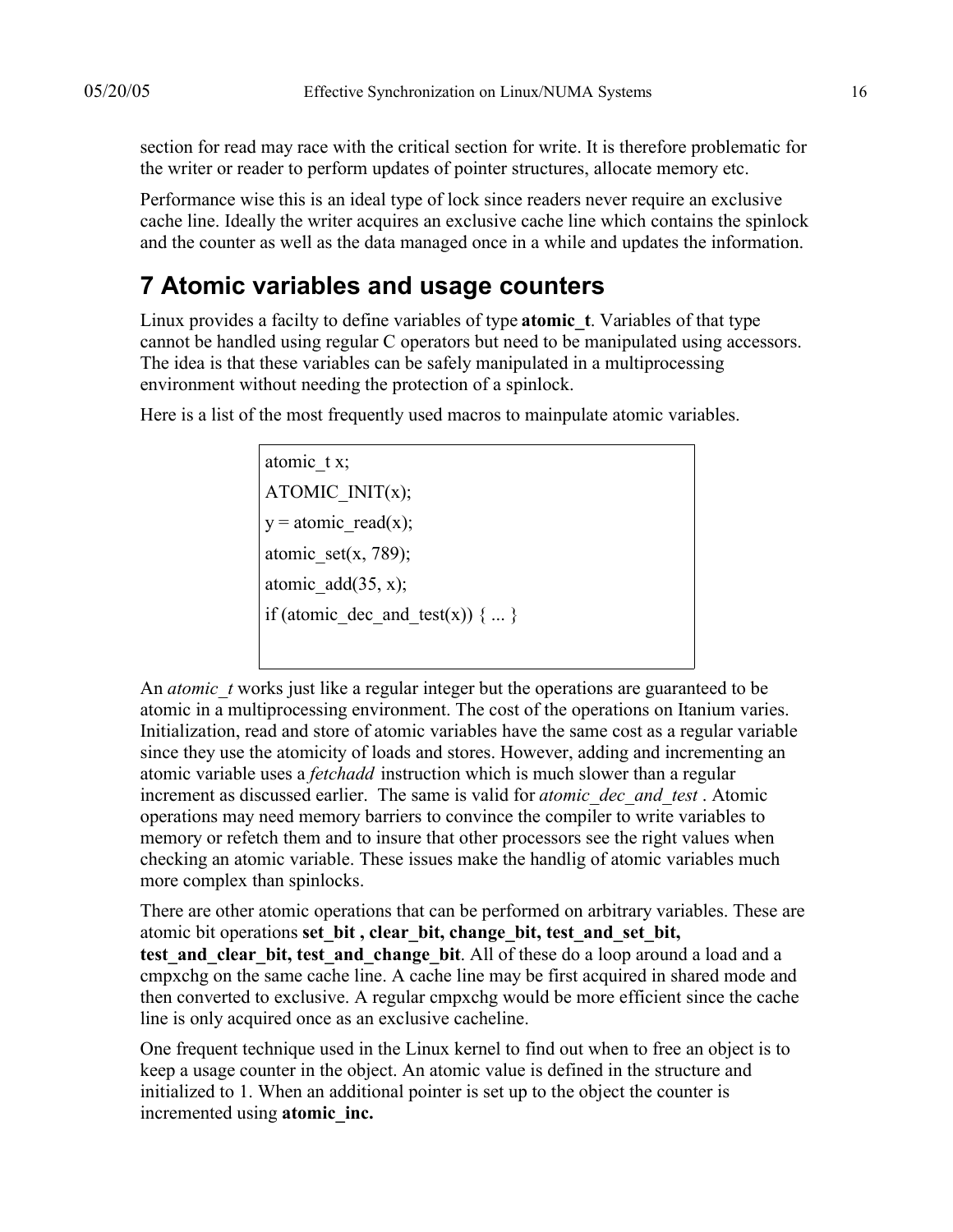```
/*
* Decrement the use count and release all resources for an mm.
*/
void mmput(struct mm_struct *mm)
{
    if (atomic dec and test(&mm\text{-}mm users)) {
         exit_aio(mm);
         exit_mmap(mm);
         if (!list_empty(&mm\rightarrowmmlist)) {
             spin_lock(\&mmlist_lock);
             list \overline{del(&mm->mmlist);
             spin_unlock(&mmlist_lock);
 }
         put swap token(mm);
         mmdrop(mm);
 }
}
EXPORT_SYMBOL_GPL(mmput);
```
*Drawing 8 Example of atomic\_dec\_and\_test to free a struct from the code for the removal of the reference to a memory descriptor.*

When a reference is removed then the reference counter is decremented while checking if it reaches zero via the **atomic\_dec\_and\_test** instruction. Dec and test is performed using the fetchadd semaphore operation on Itanium so that it is guaranteed that only one processor sees the reference counter become zero. That processor then knows that it is the only one still holding a reference to the structure and can safely free it.

The example in drawing 8 shows the use of atomic\_dec\_and\_test to free a memory descriptor for a process. It may be necessary to acquire another spinlock during removal in order to safely free

this element from a list.

The use of fetchadd for increment and decrement is an expensive operation since fetchadd requires exclusive cache lines and causes pipeline stalls. If references to objects are frequently established and then removed again then these cache lines may start bouncing and will become a performance bottleneck. This is known for example to happen for the routing information of the Linux IP stack and in the page fault handler if more than 64 processors are simultaneously allocating memory.

# **8 Disabling interrupts, preemption and split counters**

A simple form of guaranteeing "atomicity" of operations can be had by disabling interrupts or preemption if the variables in use are only accessible from a single processor. Each processor has a special section of variables that are reserved for its own use exclusively called the *per cpu variables*. Variables defined per cpu are placed in this area. It is safe to assume that no other processor accesses these.

One way to avoid the overhead of using semaphore instructions to increment and decrement a counter is to split a counter into per cpu variables. Individual counters can then be incremented using regular load and store instructions to cache lines that are not shared between processors. However, in order to obtain a global count, one then needs to loop over all per cpu areas and add up all the processor specific counters. This method may also be used in some situations to avoid cache line bouncing on usage counters. One runs into issues with the atomicity of the check for zero references. Since no locking is available there is also no protection against races. The results of adding up all the counters may only be approximate.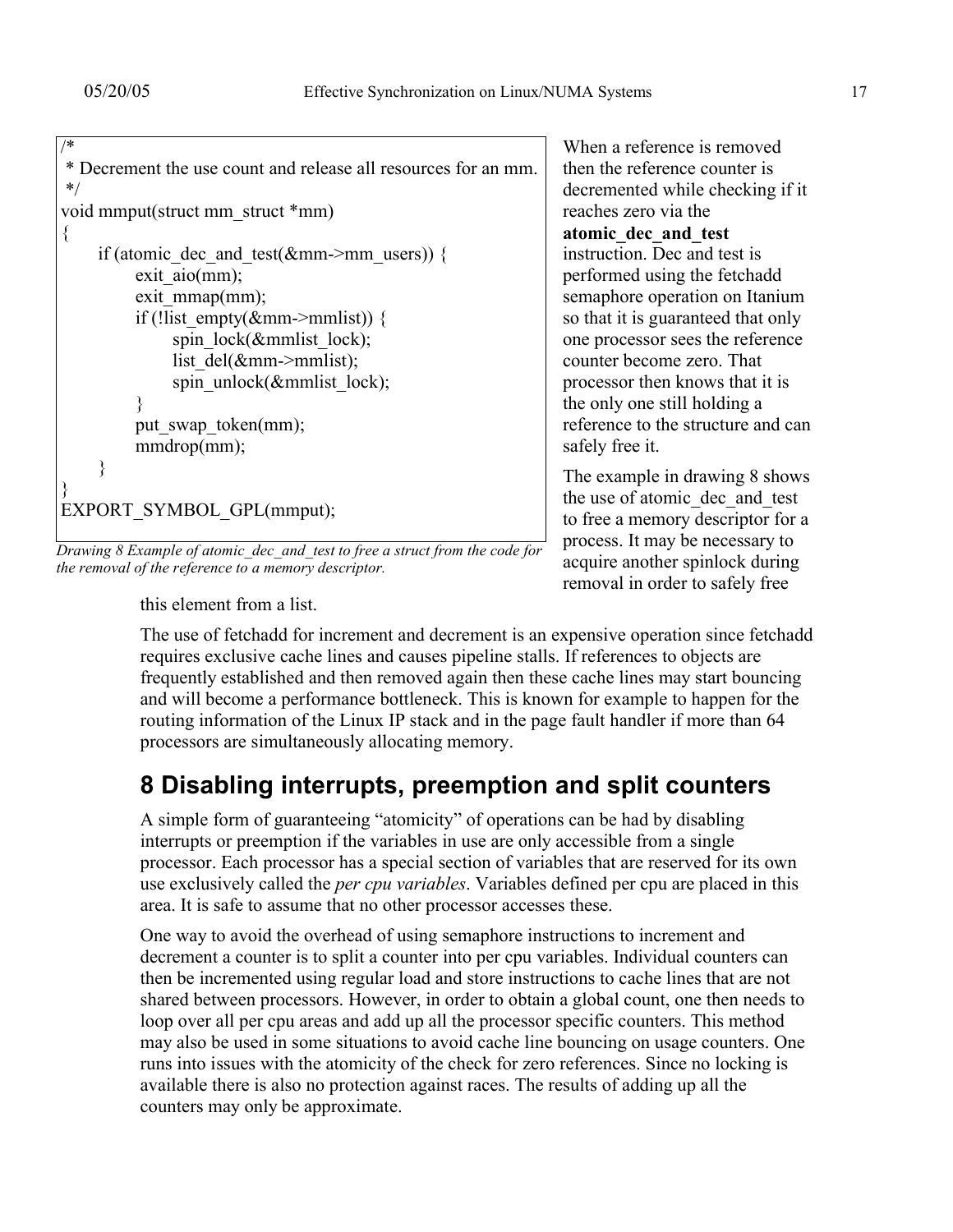# **9 Combination of locking techniques**

One may combine several of the locking techniques. The lock less list operation using the RCU mechanism described needs spinlocks to insure exclusivity for writers. The seqlocks use a spinlock in the same way.

Another example for combining locking techniques are the modifications that I have proposed in order to make atomic operations on page table entries possible. This is accomplished by changing the locking from only relying on the *page\_table\_lock* to a combination of atomic operations plus the use of the page table spinlock.

In the Linux kernel the page table spinlock is acquired for any operation on the page table in order to serialize updates to the page table. However, the system also acquires a read lock on *mmap* sem when processes makes small changes to memory mappings which includes changing individual entries. Mmap sem is acquired for larger changes to the memory maps as a write lock. We can therefore rely on the mmap\_sem for protection against large scale remapping of page table entries. The role of the page table lock is therefore only essential for small modifications of page table entries.



*Illustration 2 Page fault time in ms per page with an increasing number of processors.*

One can now redefine the role of the page table lock to only offer protection against modifications to a page table entry in the sense of replacing a valid entry with another but the replacement of an empty page table entry with a valid entry without the page table lock. Then it must also be guaranteed that an empty page table entry can always be populated even when a read lock of the mmap\_sem and the page\_table\_lock is held.

This means that all code using the page table lock must now insure that a page table entry is never sporadically set to empty. Also if a page table entry is empty then the code using the page table lock must not assume that the page table entry will stay empty but must use atomic operations to replace values in order to guard against other processors concurrently changing the value without obtaining the lock.

Holding the page table lock now only insures that a valid page entry is not changed. It no longer protects from empty page table entries becoming populated.

This solution to the contention problem allows for the removal of the use of the page table lock from the anonymous fault handler which will then make the page fault handler scale linearly as seen on the diagram.

Modifying lock semantics requires a change in the way an important lock is handled in the memory subsystem and is typically seen as an invasive change. The patch that does the modifications proposed here has so far not been accepted for inclusion into the Linux kernel.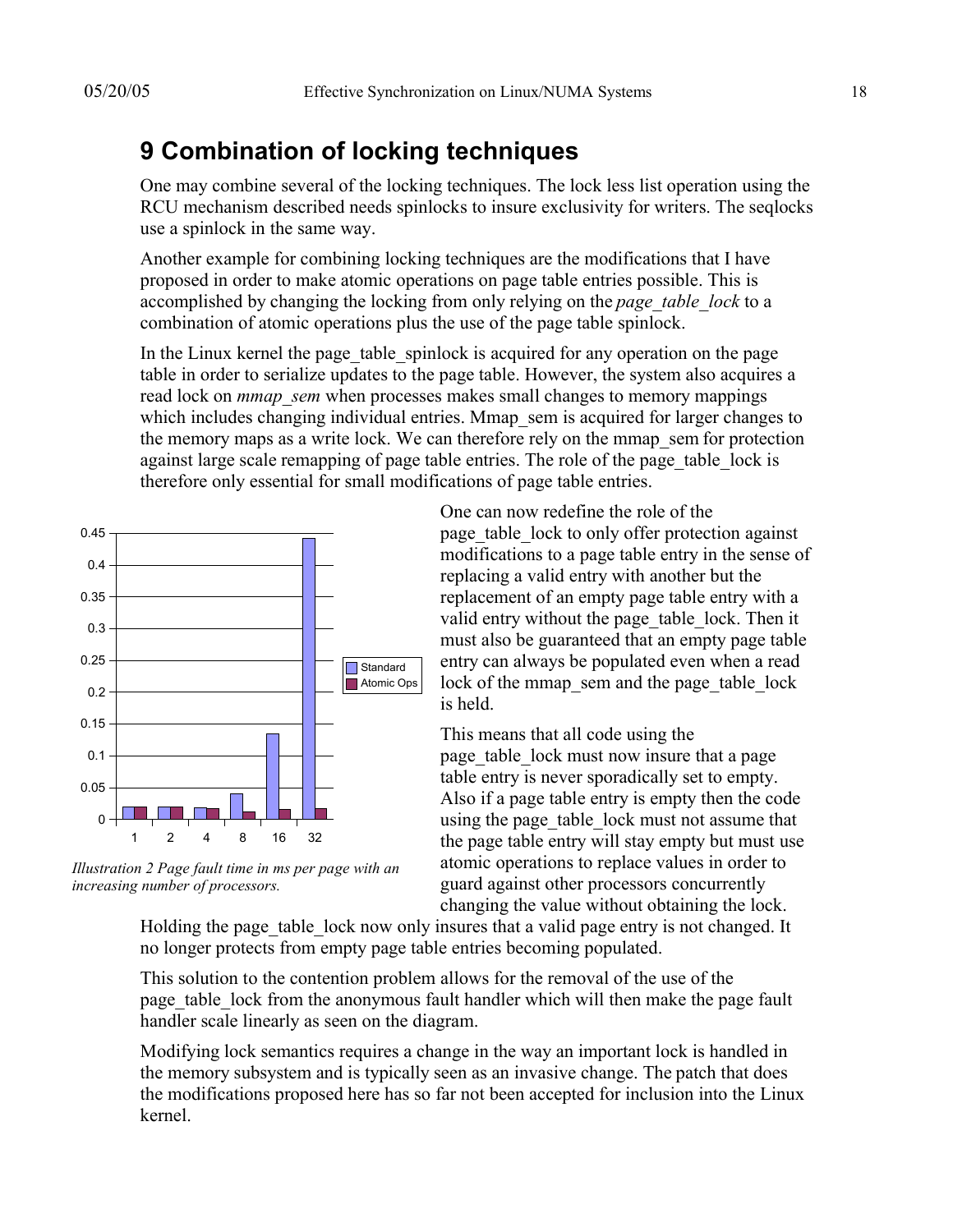# **10 Locking approaches not used in Linux**

There are a variety of approaches that have been proposed over time to solve the contention issues. These range from simple back off algorithms to complex queuing logic.

The obvious first measure has always been a back off algorithm since the main issue encountered in large NUMA systems is contention on the NUMA interlink. A back off algorithm keeps the interlink free and allows useful work to go forward. The interlink is a type of a network and the obvious choice here is to use an exponential ethernet style back off algorithm. However, that carries the risk of long waiting periods. So there needs to be a cap on the maximum allowed back off period.

For an exhaustive list of locking approaches have a look at Radovic's writings mentioned in the bibliography. We only discuss two approaches here. MCS queue locks because they are often mentioned and hardware specific locks because they may hold some promise.

#### *10.1 Queue locks*

Queue locks are often mentioned because they are seen to address the issue of contention by serializing the lock acquisition. Queue locks allow the proper ordering and prioritization of processes trying to acquire the lock. The simple spinlock implementation favors the fastest. Whoever grabs the lock first can proceed first. Remote nodes may be at a disadvantage. Queue locks can insure that the lock is acquired in the proper sequence to insure that all processes obtain the lock in order. Queue locks allow *fair* lock acquisition. Queue locks can also insure that each processor spins on a different cache line reducing cache line bouncing significantly.

However, queue locks typically require much more effort than simple spinlocks and will slow down the system for the uncontended case. Efforts have been made to combine queue locks with a spinlock mechanism in order to simplify the uncontended case.

The most widely known of the queue based locking approaches are the MCS locks. John Stultz has done an implementation for Linux in 2002.<sup>13</sup>

The problem with queue locks is that lists of processors have to be managed. This hurts the uncontended lock case significantly and also generally leads to lower performance during contention due to complex list handling. We do not want to hurt the uncontended case with our modifications nor can we afford to do complex list processing which in turn may require its own locking scheme to synchronize the lists between multiple processors.

# *10.2 Hardware specific locks*

The main performance limitations for spinlocks result from the use of the MESI scheme to negotiate cache lines. Cache lines contain much more information than necessary for the spinlock itself and thus some optimized hardware based solution could be more efficient if smaller size entities could be handled by specialized hardware without having to deal with bouncing cache lines. Hardware logic may also use a different algorithm from the cache line based approach of the hardware coherency protocols.

<sup>13</sup> http://www.gelato.unsw.edu.au/linux-ia64/0202/3009.html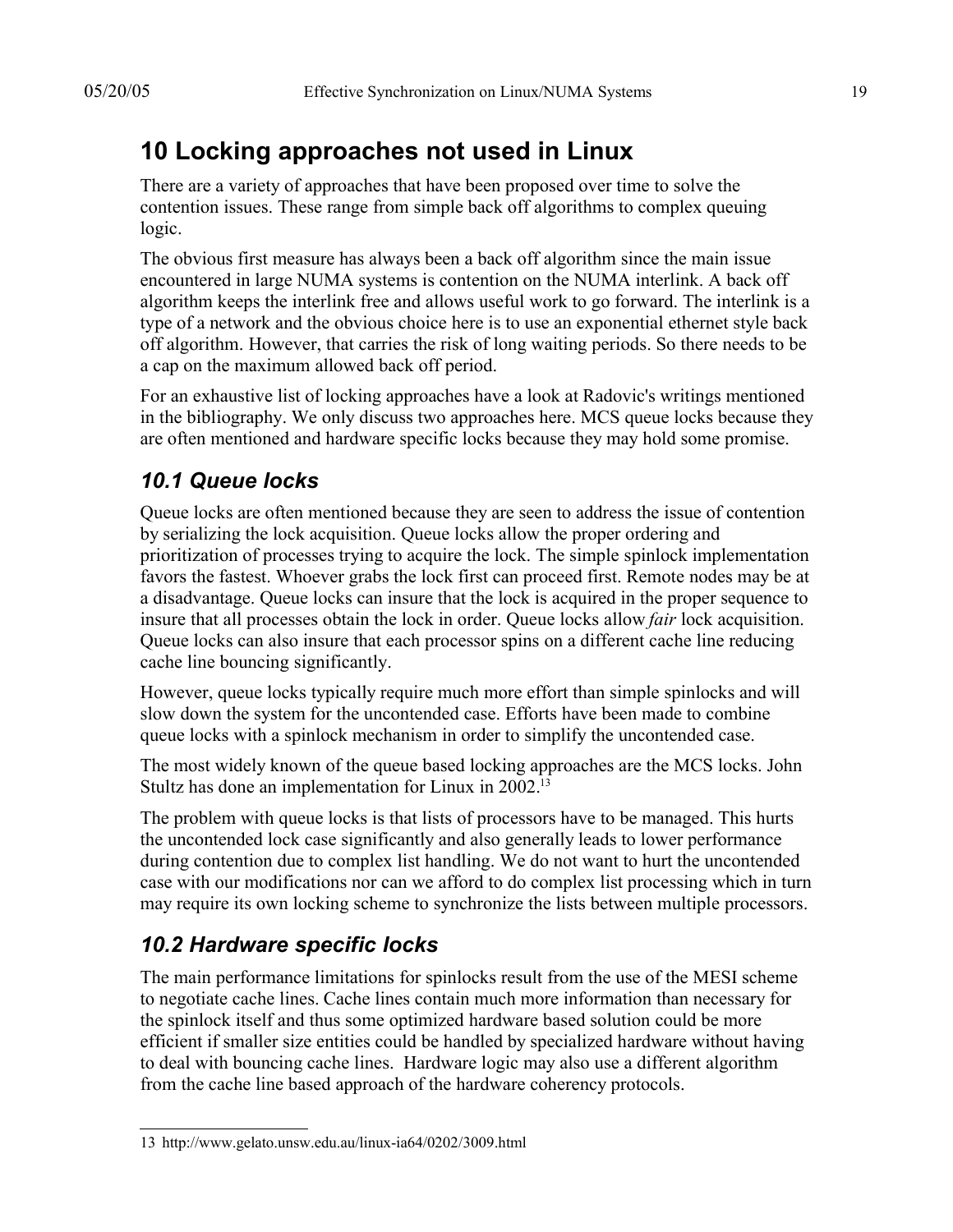However, the performance of those operations must be able to compete with the atomic primitives available in the Itanium chip which is difficult to do with an I/O mapped hardware device given the speed advantage that instructions of the processor enjoy since they are realized in the processor core.

# **11 An HBO implementation for Linux**

If there is lock contention limiting the scalability of Linux then the approach used so far has been to change the way the spinlocks are used in the Linux kernel. Locks can be broken up into multiple locks, the algorithm may be changed to avoid locks (like the approach taken for the atomic page table entry operations discussed above) and so on. While these are all valid approaches: Why not see a general problem with spinlocks under contention for systems with more than 4 processors and seek a modification to the spinlock algorithm itself to address contention? What we need is a back off algorithm that results in processors staying off the NUMA interlink for awhile to allow other processors to finish their work



*Illustration 3 Average Fault Time in ms using HBO locking*

avoiding useless cache line bouncing while not hurting the uncontended case.

Zoran Radovic has developed an algorithm to deal with lock contention in large NUMA systems<sup>14</sup> and I have implemented his algorithm on Itanium. Radovic calls his algorithm a *Hierarchical Back off Algorithm*, short *HBO*.

#### *11.1 NUMA awareness*

The standard Linux Spinlock implementation uses 0 to signify that a spinlock is unlocked and 1 for a lock in the locked state. The lock value is a 32 bit entity and we could put more information into that lock value. So instead of simply writing 1 to the lock, we write the node id (plus one so that node 0 is not confused with a lock not taken) to the lock. This means that the node number of the processor holding the lock will be available during contention and the processor trying to acquire the lock can adapt its behavior according to the distance to the node of the processor holding the lock. Operations over the NUMA link are more expensive and thus should not be tried as often as intra node lock attempts.

The optimal back off period for local contention was found to be 3 microseconds and around 8 microseconds for remote contentions. The different back off periods favor the local locks over remote locks in order to avoid moving the cache line with the lock around too much. For every failure to obtain the lock the back off period is increased by 50% until a limit is reached.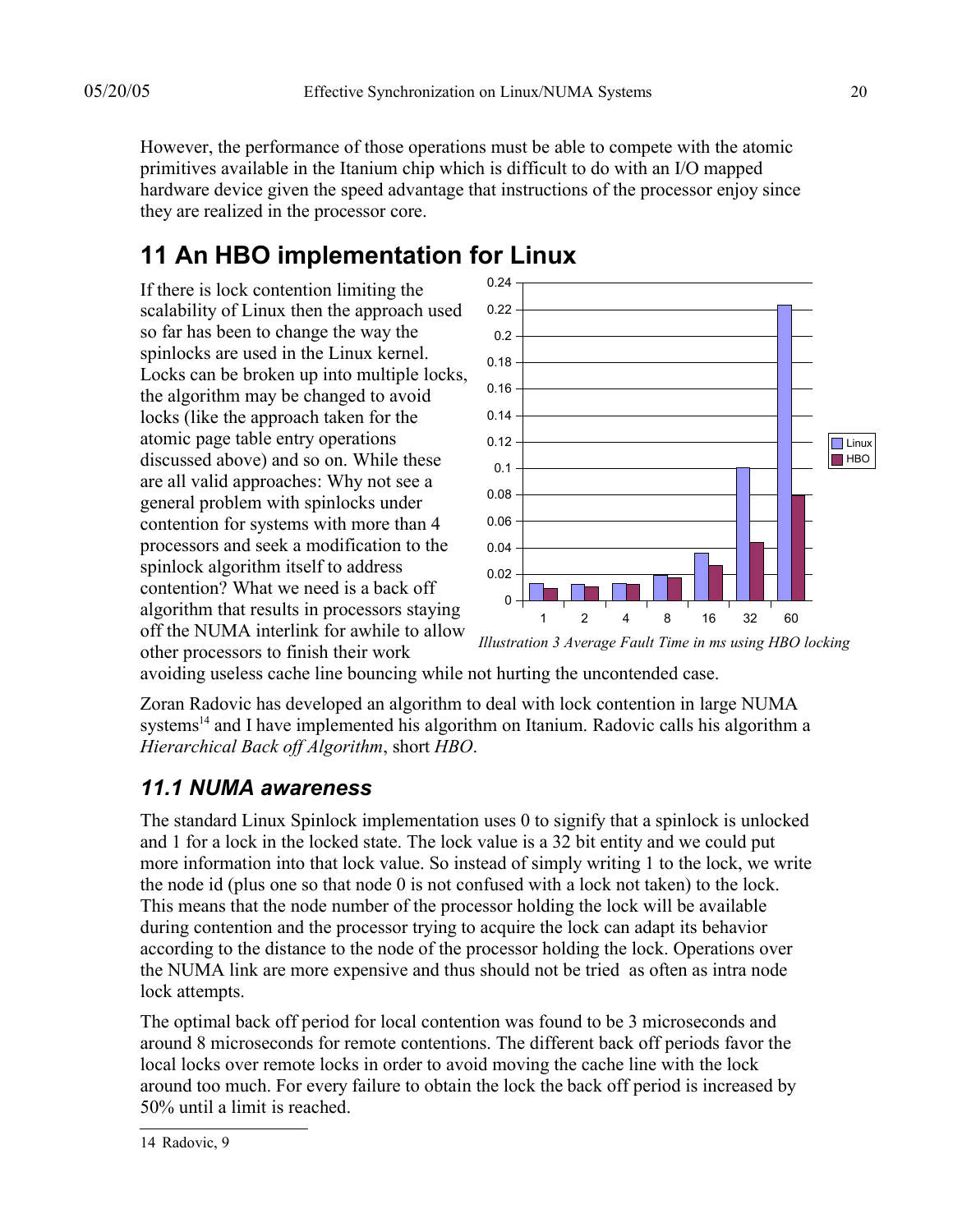

#### *11.2 Limiting off node contention*

The lock address will be checked against a node specific *local lock block address* before a CMPXCHG is performed to acquire the lock. If the lock address is equal to the local block value then the processor will spin on that instead of on the lock. The local lock block address is node specific. It will be in the processor cache allowing a comparison with only minimal overhead.

If a processor from one node finds that it cannot acquire a remote lock then it will set the local lock block address. Other processors from the same node will then be hindered to acquire the same off node lock. This limits off node lock acquisition attempts in heavily contended environments.

#### *11.3 Starvation and anger levels*

The back off algorithm may lead to starvation. Ownership of the lock may stay on one node if the local processors are continually accessing the same lock. At some point it will become more advantageous to move the lock since processes are stalling on remote nodes for too long. For that purpose off node lock acquisition first goes through a series of back offs. But if the node does not acquire the lock in a certain number of attempts it increases its "anger level". Finally—when the anger level has reached a predetermined limit (50 attempts in our test cases)—it will remotely access the block address of the remote node and set that to the lock to be acquired. That will make the processors on the remote node spin when trying to acquire the lock the next time and the node will loose ownership of the lock to the angry node which will clear the block address of the remote node after having acquired the lock. This means that the lock ownership will be transferred to another node and then multiple processors waiting for the lock on the new node may proceed. Ideally—if the lock logic is properly tuned—the approach may lead to repeated moves of the lock between nodes. Hopefully all the local pending locks will be processed before moving to the next node thereby minimizing traffic on the NUMA Link.

The uncontended case is inlined in order to make lock acquisition as fast as standard spinlocks. There is an additional load and compare and the need to load the node id which creates overhead but this overhead was not measurable in the test cases that I have tried.

If contention arises then functions will be called to deal with the reason for the contention. These functions may contain more extensive logic and perform the exponential back off and contain the anger logic. The current implementation also contains a /proc interface that allows the tuning of the back off periods as well as a look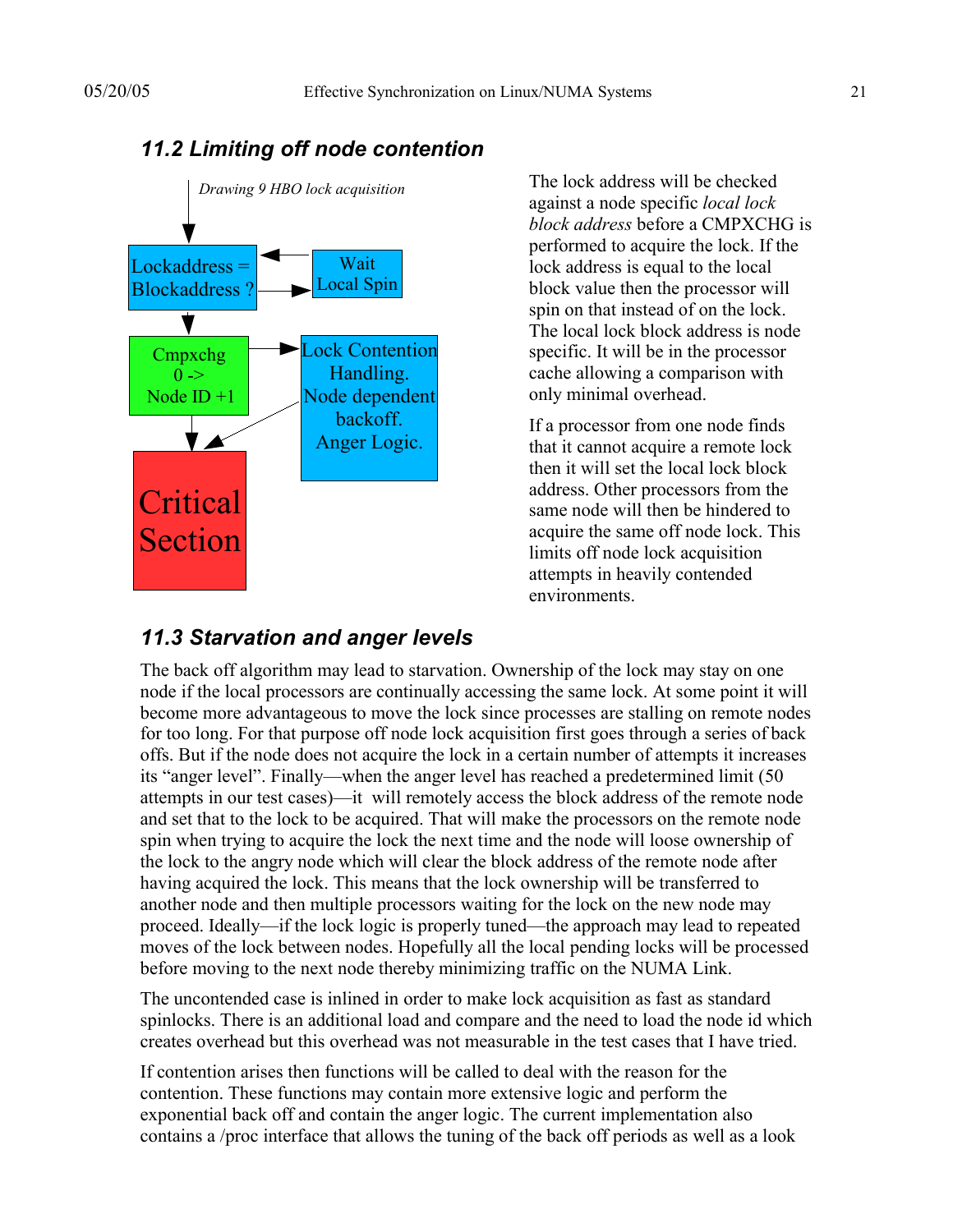at statistics regarding lock acquisition. If this ever would need to be implemented in production systems then additional tuning would certainly have to be done.

# **12 Conclusion**

The existing implementation of spinlocks is not very suitable for large scale NUMA machines that may experience heavy spinlock contention. The proposed logic for the HBO locks is more complex than the simple spinlocks in Linux. It adds the overhead of an additional load before the CMPXCHG in the non contented case. However, there is no performance loss because all locking uses the same load address and the load is made from a cached entry.

The performance win for high contention begins to be significant with 16 processors and grows more and more for more and more processors. Using HBO locks may yield a nice performance boost for large scale systems.